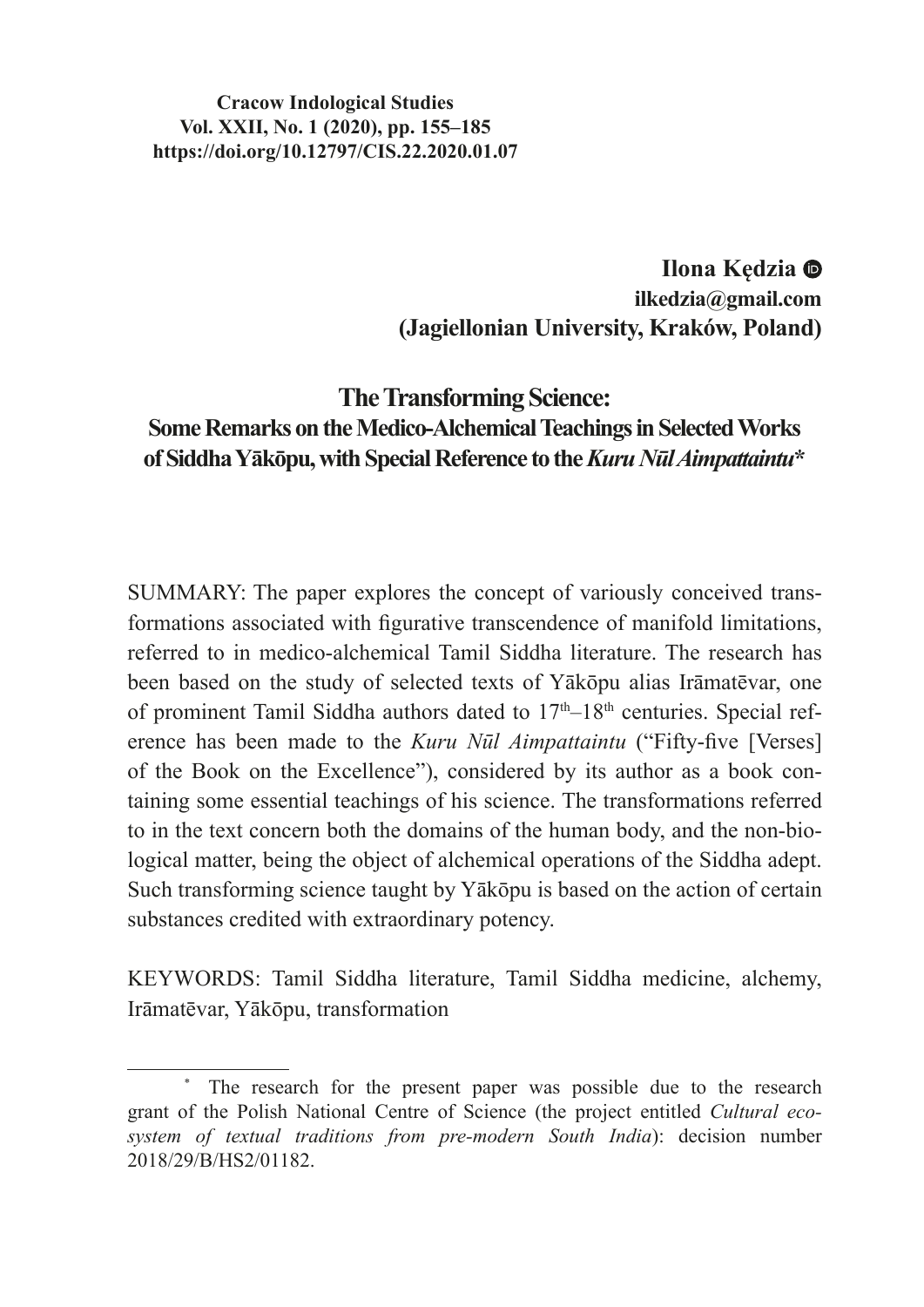The aim of this paper is to investigate the theme of variously imaged transformations, associated with the concept of metaphorical surpassing of diverse natural limitations, and related to the actions of certain material substances of extraordinary character, found in the medicoalchemical teachings of Siddha Yākōpu alias Irāmatēvar, i.e. one of the prominent authors of Tamil Siddha medico-alchemical literature.<sup>1</sup> According to modern scholars, the Siddha lived probably around the  $17<sup>th</sup> - 18<sup>th</sup>$  centuries.<sup>2</sup> His medico-alchemical books, usually in the form of practical manuals composed in verses, contain recipes for various preparations, which are still highly revered among contemporary Tamil Siddha practitioners.3 According to the autobiographical accounts scattered in his texts, Yākōpu was born to the lineage of warriors called "Maṟavar"<sup>4</sup> and initially lived inSouth-East India.5 Theauthor introduces himself as a person originally called "Irāmatēvar" in several passages found in his various texts (i.a. CuṇKāṇ 79, CuṇKāṇ 466, VaitCin 6). It is further reported in his works that at a certain point of his life Irāmatēvar travelled to Mecca in search of alchemical knowledge. The Siddha relates:

<sup>&</sup>lt;sup>1</sup> Yākōpu is credited with at least seventeen works, the list of which is provided by the general editor of his texts, Ji. Irāmacāmik Kōṉ (see Kuppucāmi Nāyuṭu and Irāmacāmik Kōṉ 1960: 2). Moreover, apart from the texts composed under the name "Yākōpu", the same figure may be credited with several works authored under his original name, i.e. Irāmatēvar, for example *Civayōkam Irunūṟu*. 2 See Venkatraman 1990: 63. Kanchana Natarajan dates Yākōpu to <sup>a</sup> slightly

earlier period, i.e. between  $15<sup>th</sup>-17<sup>th</sup>$  centuries (Natarajan 2004: 257).

<sup>3</sup> Personal communication from Dr Kaviarasu Balakrishnan, traditional Siddha practitioner, Pondicherry 2016.

In VaitCin 18, Yākōpu provides an account on the mythical origin of his lineage, which is claimed to have descended from god Indra. See also Natarajan 2004, Kędzia 2017.

<sup>5</sup> According to Kanchana Natarajan, Yākōpu lived in the coastal area of Nagapattinam (see Natarajan 2004: 263). However, the scholar does not provide textual evidence which would confirm this view. Several references present in Yākōpu's works to the Kanduri festival (*kantiri, kantūri*), i.e. the festival annually held in Nagore in the commemoration of Muslim saint Hajarat Ceyyatu Ṣāhul Hamītu Kātir Vali Nākōri (Moini 1935:716, quoted by Saheb 1998: 61), may indeed suggest that Yākōpu was originally associated with the Nagore city in the Nagapattinam area.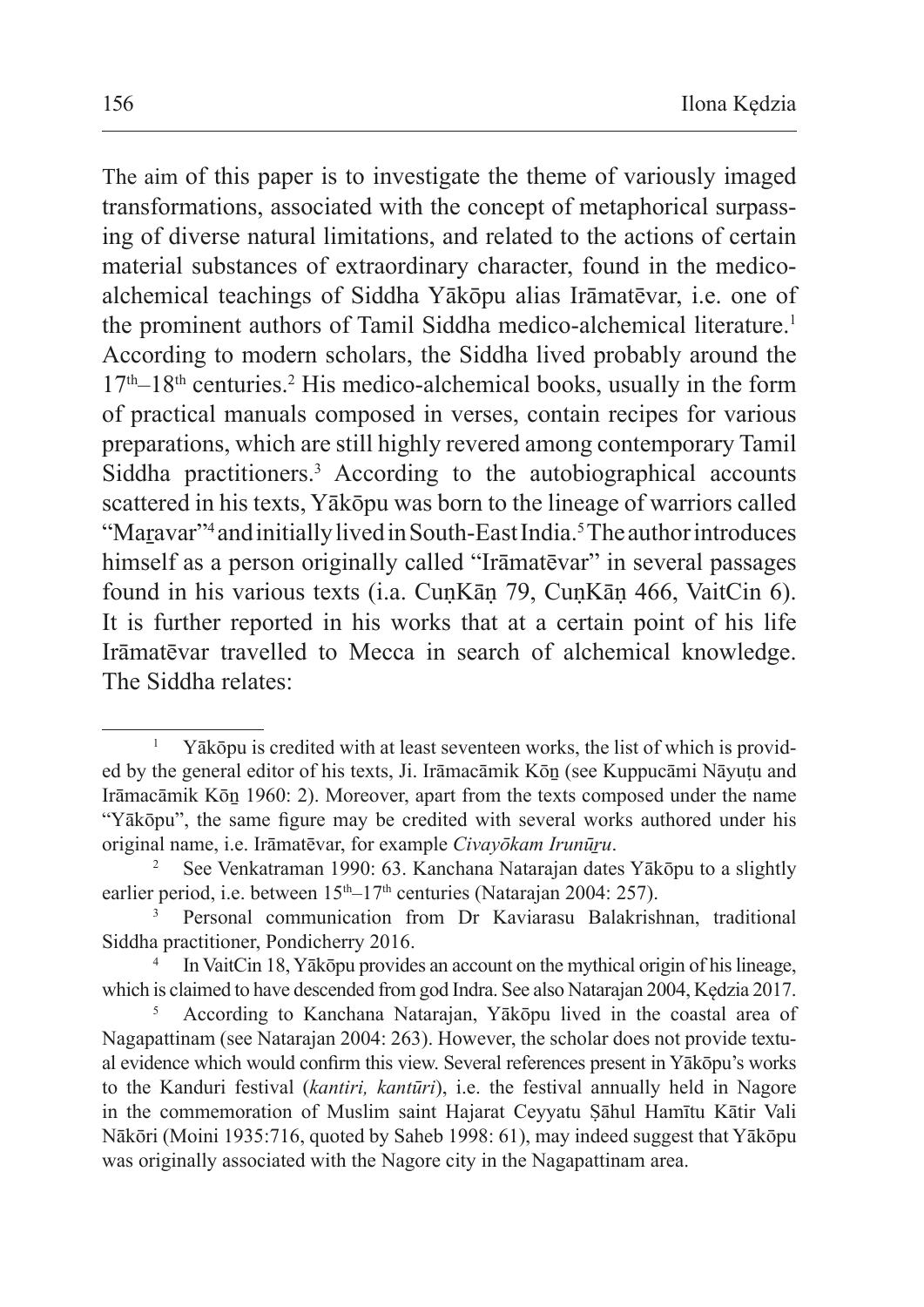Indeed, I sailed the northern sea [and] the southern sea! Having taken a [mercurial] pill (*kuḷikai*) 6 in order to remove difficulties, I sailed the ocean located in the West. Studying many artful alchemies (*vātaṅkal*), I came [to Mecca], remembering in [my] thoughts the border (*ōram*) of the sea located in the East [i.e. cost of Eastern India].<sup>7</sup>

It is claimed that Irāmatēvar stayed in Mecca for a long time (Pan͂Mit 5), during which he became well acquainted with local culture, customs and the language (e.g. CuṇKāṇ 437). While living in Mecca, the Siddha approached local alchemical masters, whom he called "the prophets" (*napimarkaḷ*). He gradually gained their sympathy and step by step learned from them the esoteric art of local alchemy, which initially was kept secret from the foreigner (i.a. Pan͂Mit 5, VāVai 5). It is further suggested that the studies of alchemy were inseparable from Islamic religious practices (e.g. CuṇKāṇ 378). In this connection, Irāmatēvar eventually converted to Islam, underwent circumcision and accepted a new name, i.e. "Yākōpu", given to him by local authority figures. Under this later name the Siddha is contemporarily particularly renowned for his medico-alchemical works. A summary report of his

<sup>7</sup> *tāmētāṉ vaṭakaṭalteṉ kaṭalumōṭit taṭaiyaṟavē mēṟkiluḷḷa camuttirattil vāmētāṉ kuḷikaiyiṭṭu ōṭināṉum vakaiyāṉa vātaṅkaḷ mikavumpārttēṉ kāmē tāṉ kiḻakkiluḷḷa kaṭaliṉōram karuttilē niṉaittumē vantutāṉum* […], CuṇKāṇ: 287.

<sup>6</sup> The mercurial pill (*kuḷikai*), as it is presented in Yākōpu's works, is one of the extraordinary items associated with the Siddha lore, which bestows upon the person who keeps it in the mouth the ability to fly in the sky (e.g. CunKan:  $144$ ; Cun:  $153-155$ ). In other Tamil Siddha texts, the *kuḷikai* issometimes related to more surrealistic travels, such as a journey to the mythical Mount Meru (see especially Pōkar's *Eḻāyiram*, e.g. PōEl: 1475–1476. For the summary of some of the fantastic journeys of Pōkar, as well as popular stories about this Siddha author, see Little 2006: 71–110). Such connotations may suggest that the pill could be associated with certain narcotic substances, the use of which, as it may be indicated by yet other passages (e.g. CuṇKāṇ 358, 532), may not have been uncommon among the adepts of Siddha alchemy.

All translations are the author's.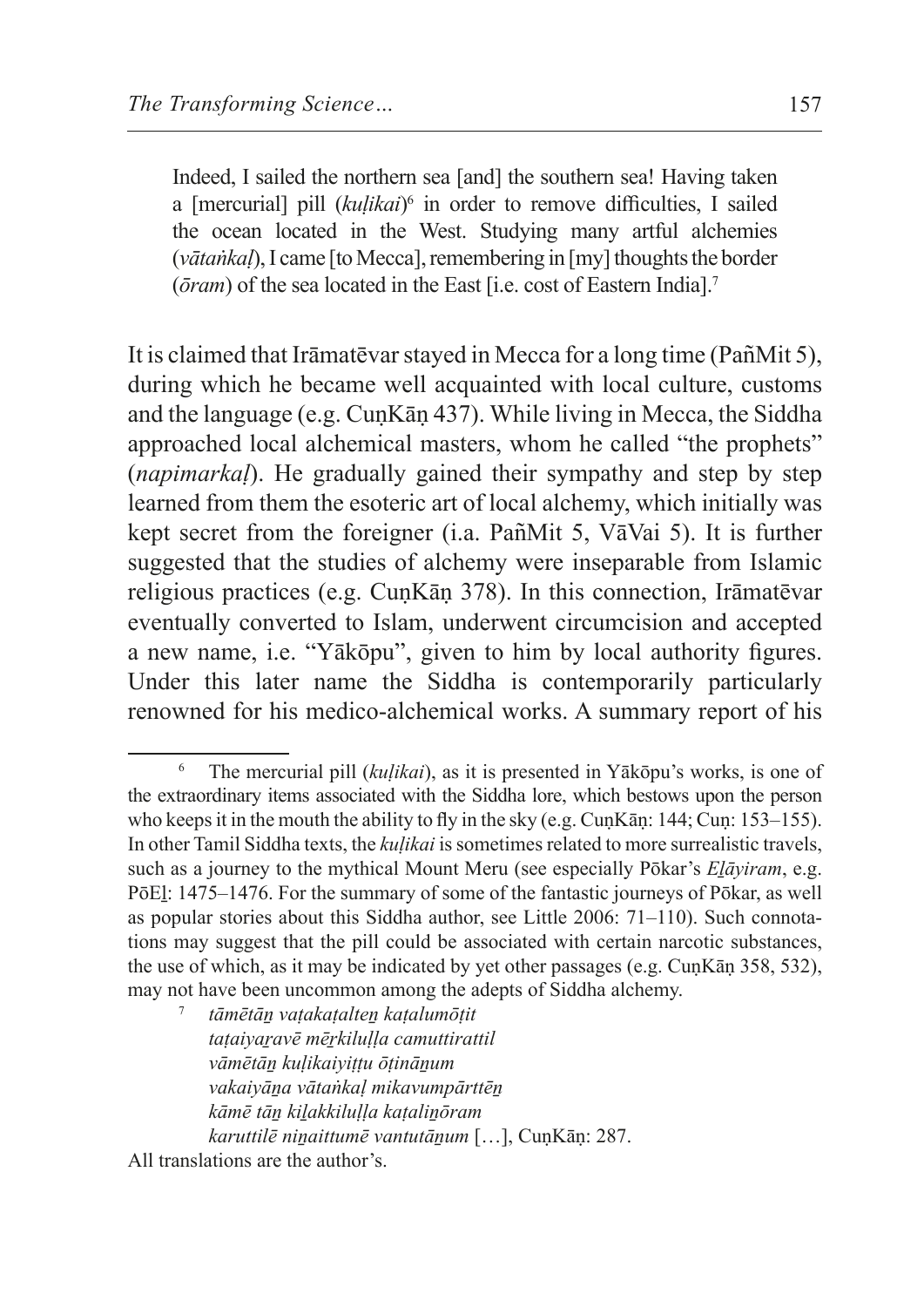experiences in Mecca is provided by the Siddha in the following passage:8

When I was staying in Mecca, in order to become [the one, who I am now], I considered "Rāmatēvar" as my name […]. Having climbed sixteen steps<sup>9</sup> in order to experience fame, the royal prophets (*napimārkaḷ*) transmitted the knowledge [to me]. Having performed the penance, I was circumcised. For the heaven [to be obtained] the prophets called me "Yākōpu".10 I was living [there] for a long time, for the truth to be [realized].<sup>11</sup>

The journey to Mecca presented in autobiographical portions of Yākōpu's texts may provide a point of departure for the discussion on the theme of transformations associated with crossing the borders

*nāṭiṉēṉ yeṉpēru rāmatēvar pōṉēnāṉ makkāviṉ tēcantaṉṉil pukalaṟiya patiṉāṟu paṭiyilēṟik kōṉāṉa napimārkaḷ putticoṉṉār kuṇappaṭṭuc cuṇṇattuc ceytukoṇṭēṉ vāṉāka napimārkaḷ yākōpeṉṟār vaṭivāka vekukālam vāḻntiṭṭēṉē*, Pan͂Mit 5.

<sup>8</sup> For the references to more autobiographical passages from Yākōpu's works regarding his journey to Mecca, see Natarajan 2004, Kędzia 2016.

Although the text does not elucidate how the mentioned "sixteen steps" (*patināru pati*) should be interpreted here, it may be assumed, taking into consideration the context, that the number sixteen, associated with perfection and fullness, could suggest the completion of the alchemical knowledge of the prophets. In yet another place Yākōpu mentions that he was also attempting to climb "eighteen steps" (*patinettu pati*). However, during the climbing he got confused and was helped by the master called "Iracūl" (VāVait 5). The number eighteen has similar connotations with the concept of fullness and perfection as the number sixteen (on the meaning of the number eighteen within Indian spiritual traditions, see Ganapathy 2004: Appendix A). The passage could, therefore, indicate Yākōpu's quest for a complete alchemical training, which was finally achievable with the help of a local teacher.

<sup>&</sup>lt;sup>10</sup> In yet another book (VāVait 241), Yākōpu states that it was his teacher Ircacūl who gave him the new name.<br><sup>11</sup> *nānāka makkāvil iruntapōtu*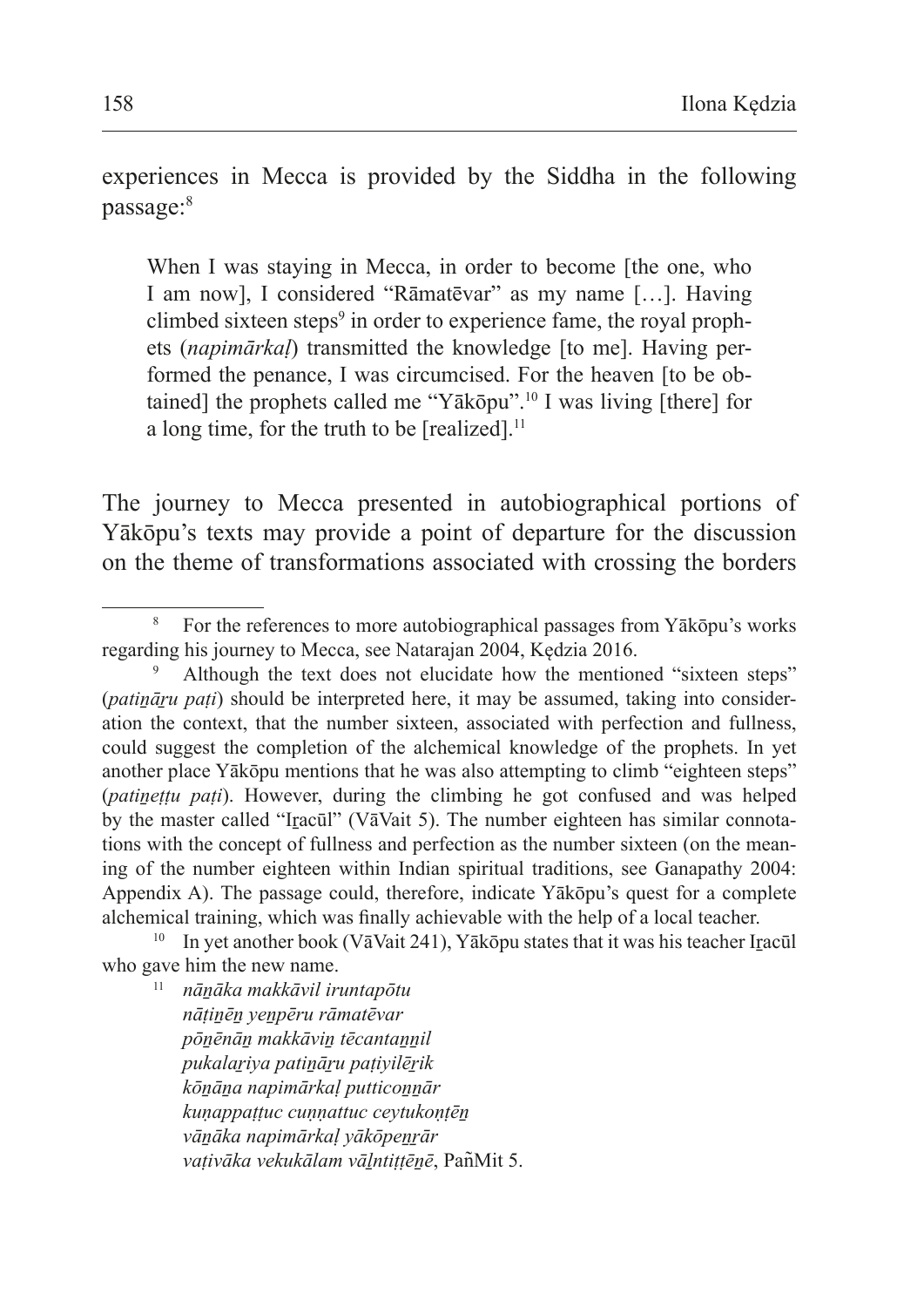in the works of the Siddha. In this case, going beyond the boundaries would be taken in the literal, spatial sense. The references to the marine travel in the first of the above-mentioned passages, along with the enumeration of the several seas passed by Yākōpu, highlight the fact that the natural borders (*ōram*) of his homeland were not only ultimately crossed, but also left far behind. Travel was associated with an evident transformation of the author in relation to his faith, alchemical progress, as well as his physical body, and presumably the whole personality, symbolically completed by accepting the new name.

Autobiographical stories of similar character are scattered in several different works ascribed to Yākōpu. However, they constitute only a relatively small part of the full content of those texts, which is usually significantly dominated by practical recipes for manifold preparations and instructions dedicated to adepts of Siddha sciences. In these portions the theme of variously conceived transformations is nonetheless remarkably relevant. Moreover, it is frequently associated with figurative transcendence of certain natural limitations. The theme of these transformations, which pervades the teachings of the Siddha's works, will be explored in the next part of the present paper.

The study presented in this article is in major part based on Yākōpu's text *Kurunūl Aimpattaintu* ("Fifty-five [Verses] of the Book on the Excellence",<sup>12</sup> KuN $\bar{u}$ ). As claimed by the author, the book is a shorter and condensed version of another much more voluminous tome, i.e. *Vaittiva Cintāmani Elunūru* ("Seven Hundred [Verses] on the Thought-Gem of Medicine", VaitCint):

Moreover, I have transmitted with delight this fifty [verses], the condensation of the *Seven Hundred [Verses on the Thought-Gem of Medicine].* I have named the book which has been transmitted [with a title] *The Book on the Excellence.*<sup>13</sup>

<sup>&</sup>lt;sup>12</sup> The "excellence" (kuru) is the name of a preparation credited with extraordinary transforming properties (see below).

<sup>13</sup> […] *iṉṉameḻu nūṟukkuc curukkantaṉṉai iṉimaiyuṭa ṉintavaim patuvun͂coṉṉēṉ*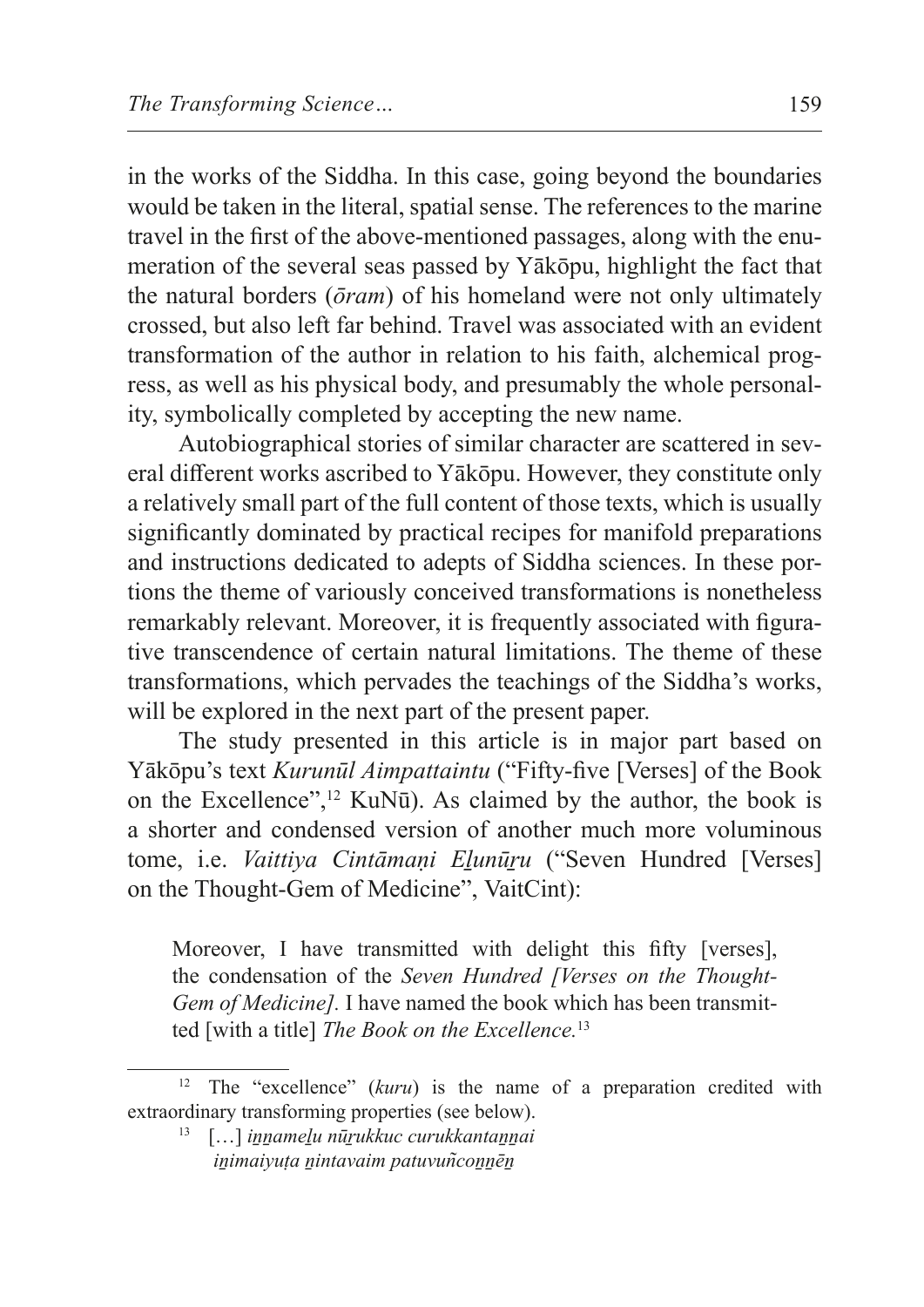The shorter KuNū appears to be regarded by its author as an "essence" of the more voluminous VaitCint (KuNū 2). Therefore, for the present study it seems justified to consider the text as a representative work of Yākōpu's medical works. References to other texts will also be made, especially to the already mentioned VaitCint and *Cuṇṇakkāṇṭam Āṟunūṟu* (CuṇKāṇ), dedicated respectively to Siddha medicine men and alchemists. These two texts are the most voluminous works ascribed to Yākōpu, and they are often regarded as the most comprehensive tomes, in which the extensive teachings of the Siddha have been presented.14 Further references include also works of several other important authors associated with Tamil Siddha tradition.

The text of KuNū consists of fifty-five stanzas. As its "mothertext", i.e. VaitCint, it is divided into smaller subchapters, each of which usually deals with a single recipe for a medical preparation. To complete the majority of all the fifteen preparations described in the text, the fundamental substance called "the excellence" (*kuru*) is required.<sup>15</sup> Frequently the structure of those recipes follows a common pattern. First, the ingredients for the preparations are enlisted, although the weights and proportions of the materials essential for the recipe

<sup>14</sup> As indicated by their titles, VaitCint and CuṇKāṇ consist of seven hundred and six hundred verses respectively. The books are seen by the contemporary Tamil Siddha practitioners as the most comprehensive pieces authored by Yākōpu. However, certain recipes included in the texts are not complete, and as such they require reference to other texts of the author. According to the contemporary Siddha practitioner, Dr Kaviarasu Balakrishnan, who employs recipes from Yākōpu's books in his medical practice, in order to produce the drugs correctly, the practitioner should study the collection of Yākōpu's books, as his works are interconnected within the network of cross-references. Only after studying the whole number of the texts, will a Siddha practitioner be able to gather necessary information for the proper practice (personal communication from Dr Kaviarasu Balakrishnan, Pondicherry 2019).

<sup>15</sup> The recipe for the excellence is provided by the author in the initial parts of his book (KuNū 2–5).

*coṉṉatoru nūlukku kurunūlākac*

*cūṭṭiṉēṉ* […], KuNū 53.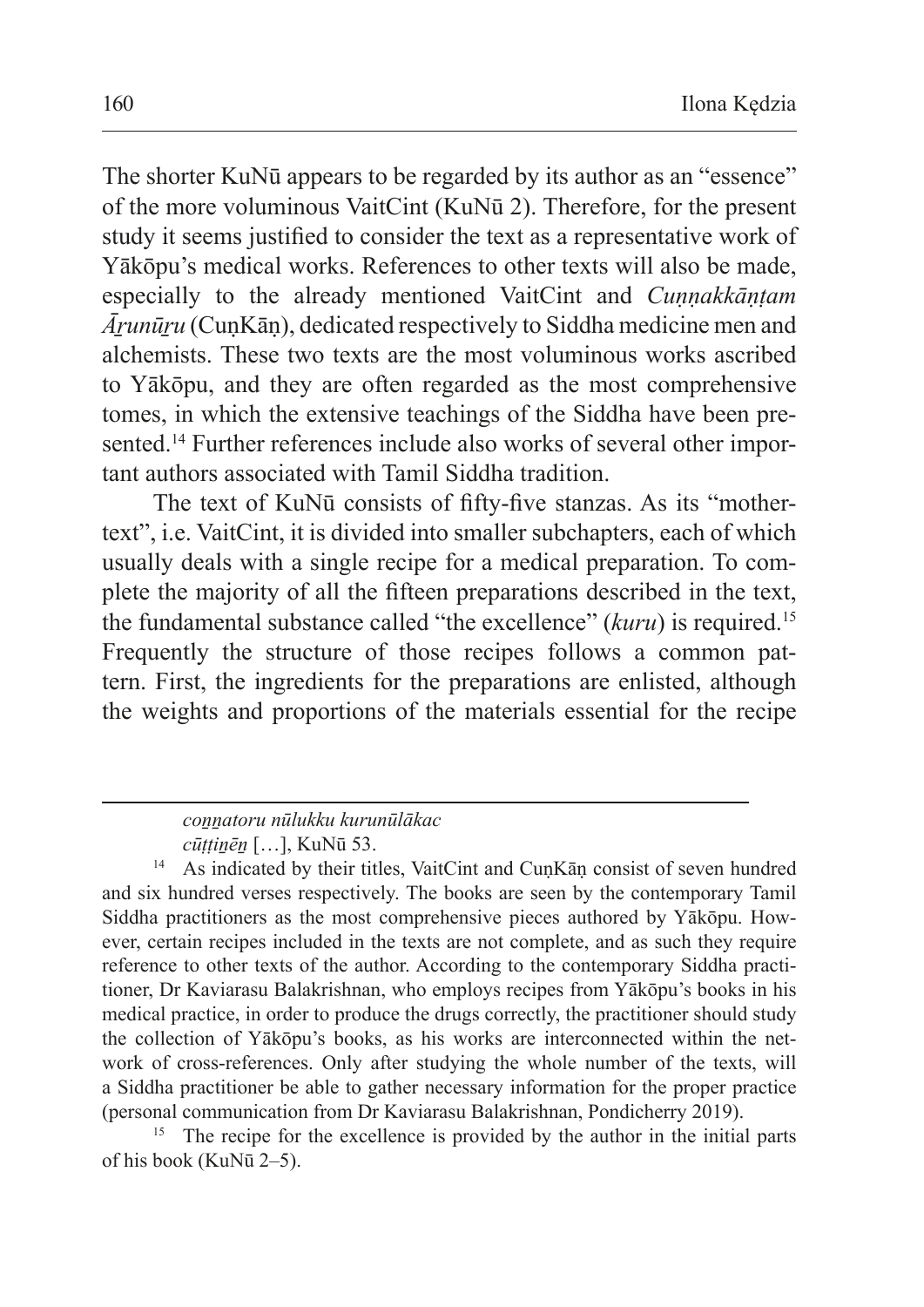are usually not provided by the author.<sup>16</sup> Next follows the description of the methods of preparation, containing information about the order of the operations and instruments which should be applied by the practitioner. The final verses of the recipes generally present enumeration of the effects ascribed to the drugs, along with the basic prescriptions regarding the intake of the drug.17

## **Going beyond the bodily limitations: transformations of the human body in** *Kurunūl Aimpattaintu*

As indicated in the final stanzas of the recipes, the preparations handed down by Yākōpu are frequently aimed at curing specific diseases. The spectrum of enumerated illnesses is wide and comprehensive, including both external and internal afflictions, and ranging from less severe conditions, such as weariness (*iḷaippu*) or sore throat (*toṇṭaivali*), to more serious diseases, e.g. leprosy (*kuṣṭarōkam*) or jaundice (*kāmālai*). A general ability to remove all the diseases is also mentioned.

In addition to the healing proprieties, the drugs in KuNū are also believed to remove certain causes of the diseases, i.e. the "actions" (*viṉai*, KuNū 51), understood as the results of previously committed deeds brought about by the force of karma. In Tamil Siddha tradition, as implied by the texts, karma is regarded to be one of the main causes of health problems.18

<sup>&</sup>lt;sup>16</sup> This may indicate that the book is probably not destined for an inexperienced practitioner, but that it is rather intended for a person acquainted with medicoalchemical jargon and procedures learnt directly from a qualified teacher.

Such prescriptions in Tamil Siddha medical literature are usually called *pattiyam*. Frequently, the *pattiyam* portions in the text refer to the elimination of common salt (*uppu*) and acid (*puḷi*) substances form the diet, as well as to the avoidance of sex.

<sup>&</sup>lt;sup>18</sup> Removing "actions" (*vinai*) is often mentioned in Yākōpu's medical texts as an effect of various drugs, see e.g. VaitCint 48, 117, 125, 143, 144, 203, etc. It is stated that certain drugs remove two kinds of actions *(iruvinai)*. It may seem dubious that such statements refer to the concept of a pair of good and bad deeds (*nalvinai*, *tīvinai*), suggested as a fundamental karma division by *Tamil Lexicon* (see *viṉai* in the University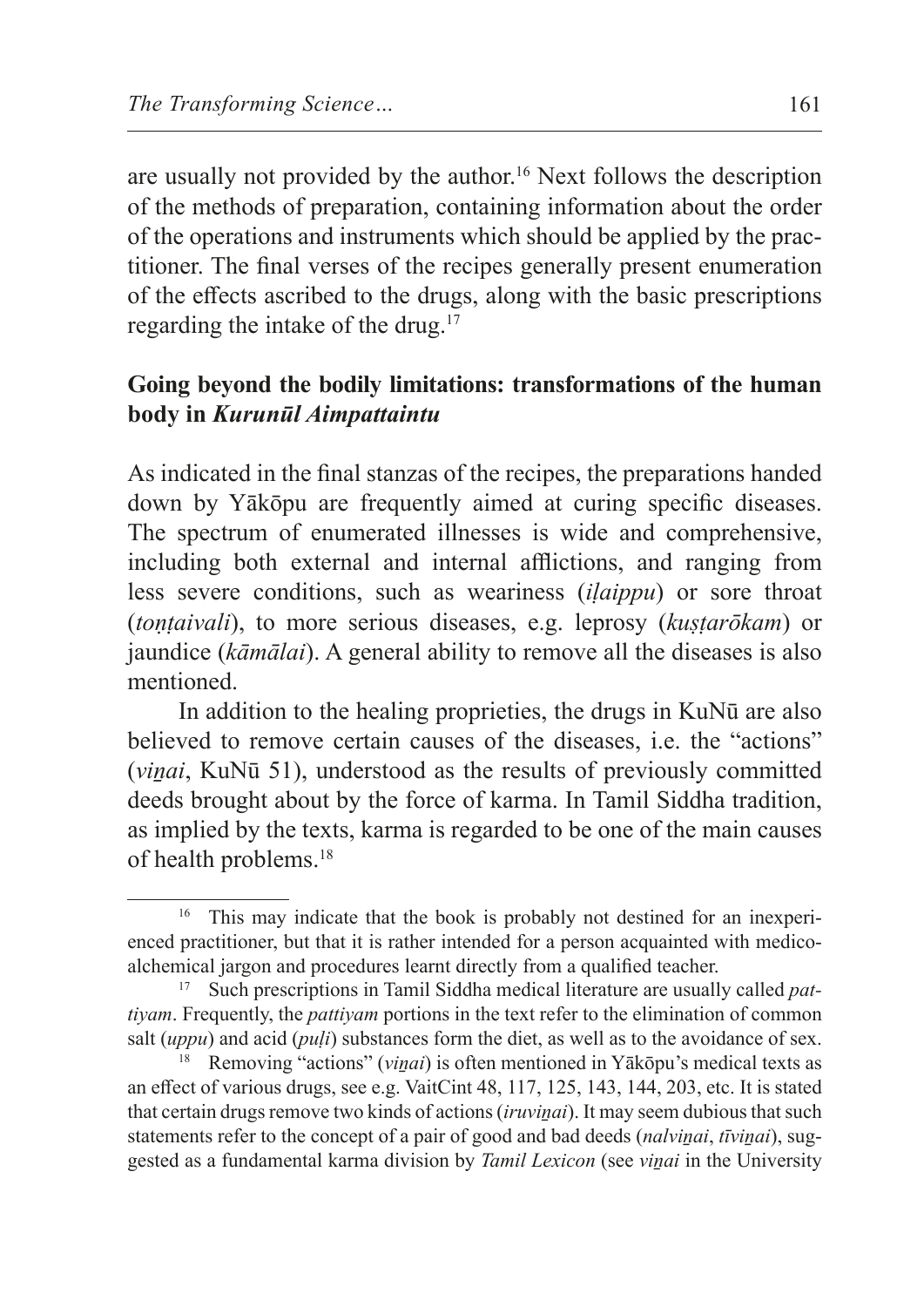Moreover, certain drugs are credited with general health-promoting properties, such as increasing of the bodily layers (*tātu virtti*) and nourishment of the body (*puṣṭi*). Such effects are for example ascribed to the calcined ash of lead (*vaṅka parpam*, KuNū 13–14):

If you take [the ash of lead] in butter [which in colour is] like gold, surely the nourishment [of the body] will occur. Troublesome pains (*cūlai*)19 [and] wounds (*puṇ*) will fly away. [Several types of] gonorrhoea (*piramiyaṅkaḷ*), syphilis (*piṟaṅki*) and so on will [all] disappear. Yākōpu proclaimed [this recipe] to [achieve a state of] being like a moon! Complete [the recipe] in the superior manner and watch [the effects]!<sup>20</sup>

"Layers" (*tātu*) are related with the ayurvedic concept of seven bodily strata or tissues (SKT. *dhātu*), i.e. the essence (*rasa*), blood (*rakta*), flesh (*māṃsa*), fat (*meda*), bone (*asthi*), marrow (*majjan*), and semen (*śukra*), which according to the classical ayurvedic doctrine are created in a chain of transformation from food digested in the stomach by inner fire (*agni*, see Wujastyk 2003: 398–399). These layers may increase

<sup>20</sup> […] *taṅkampōl veṇṇeyilē tāṉēkoṇṭāl cariyākat tātuvirtti puṣṭiyākum paṅkamuḷḷa cūlaipuṇṇum paṟantēpōkum paṟaṅkimutaṟ piramiyaṅkaḷ tīrntupōkum tiṅkaḷpō liruppataṟku yākōpcoṉṉār ciṟappākac ceytunī muṭittuppārē*, KuNū 14.

of Madras's *Tamil Lexicon* (1924–1936)). The two types of actions may be rather interpreted in the light of the classical ayurvedic concept of two kinds of deeds, i.e. actions committed in the past (*karma paurvadaihikam*) as well as human endeavours or actions to be undertaken at present (*puruṣakāra*). In such cases the removal of the actions could refer to evil deeds only. On the doctrine of karma in classical Āyurveda, see *Carakasaṃhitā*, *Vimanasthāna* 3.29–3.35. See also Weiss 1980.

<sup>&</sup>lt;sup>19</sup> These pains are usually associated with morbid activity of the "humoral" wind, and they are linked with diseases such as arthritis, contraction of muscles and nerves, spasmodic pains, irregular menses, gout, colic, etc. See *cūlai* in Sambasivam Pillai 1931–1994, vol. 4, part 1.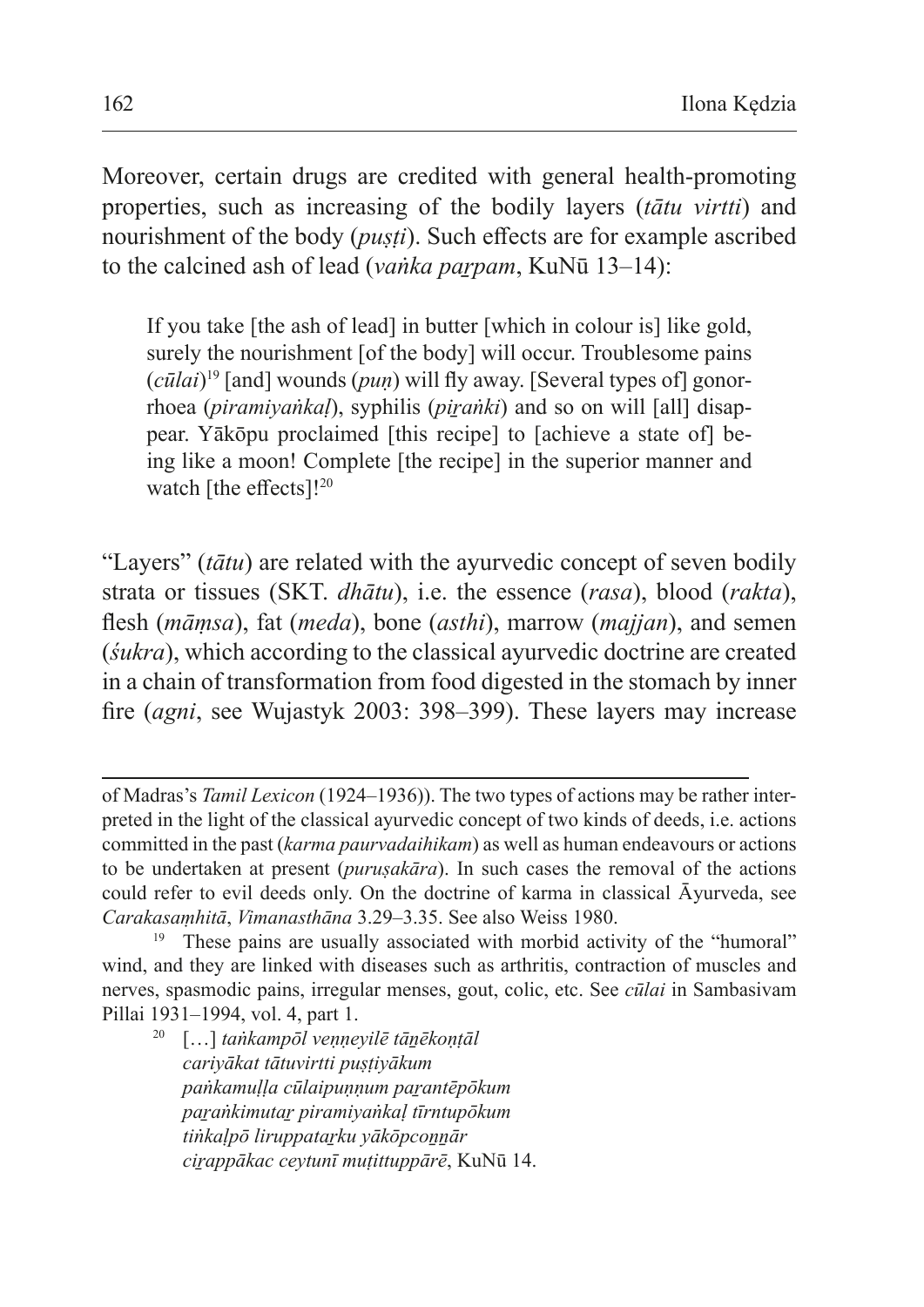or decrease, affecting human health. Therefore, the curing therapy aims at reducing the excessive layers and boosting the layers which are weakened (see Benner 2005: 6–7). In medical verses of Yākōpu, stimulation and cultivation of the layers is repeatedly listed among the desirable effects of the prescribed drugs (e.g. VaitCint 643). On the other hand, nowhere in the consulted texts does the author mention the reduction of overgrown layers. Neither does the author refer to specific tissues by their name. It may therefore seem that the word *tātu* possesses in Yākōpu's works more general meaning, as it may probably refer to all the healthy elements of the body. The comparison to the Moon in the quoted stanza may also indicate the general nourishment and increase of bodily constituents, as the satellite, due to its periodic "growth" and "rounding", may be associated with the concept of regaining natural fullness. Moreover, the light that the Moon reflects as well may be related with the radiance and lustre of a healthy person. Such a glow, comparable to the Sun or Moon, is seen in Tamil Siddha literature as an indicator of good health, youth and wellbeing (i.a. VaitCint 544, CuṇKāṇ 168).

Apart from their curative and health-promoting properties, some drugs are also credited with certain extraordinary actions performed on the human body. The passage KuNū 19–21 is dedicated to the preparation of a *kaṟpam* drug. *Kaṟpam* is the name of a class of preparations which according to Siddha medico-alchemical literature are aimed at rejuvenation, longevity or even bestowing immortality upon the body of their user. As suggested by Pōkar, an alleged author of the book wholly dedicated to the *kaṟpam* drugs, the central feature of *kaṟpam* preparations is their ability to provide deathlessness upon the human: "I have told [you] about the *karpam* preparations which have the power to [keep a person] alive without dying."<sup>21</sup>

<sup>21</sup> PKV: 328:1 *māḷātē irukkavallō kaṟpañ coṉṉēṉ.* On *kaṟpam* preparations in selected Tamil Siddha texts, see Kędzia 2017.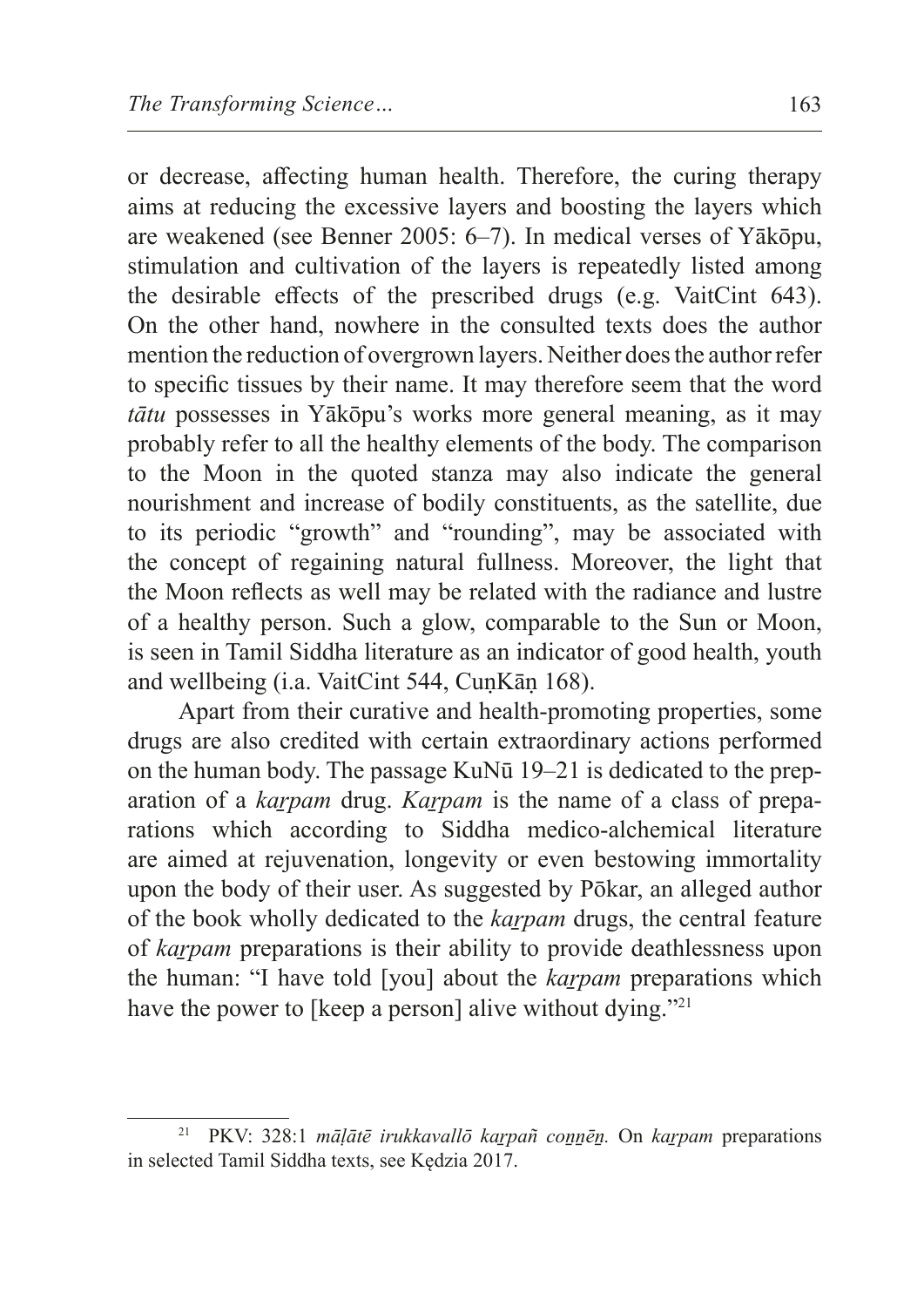In this respect, a recipe for a preparation called "*kaṟpam* of herbs (*mūli karpam*)" is concordant with the general convention observed in Tamil Siddha literature. As Yākōpu claims:

People were taking one hundred and eight<sup>22</sup> *karpam* [preparations]. [The following one] will be the *karpam* of herbs, [prepared] with love. Together with a little bit of bark of *āvarai*23 cleanse the bark of Śiva's *vēmpu24* [and] Indian kino tree (*veṅkai*).25 Without thinking about insignificant [things], put all the three [ingredients] together in an earthen pot. With a real excellence, add the essence obtained from the first born five-month-old foetus of a woman (*aiṅkōlakkaru*). Yākōpu said [this] for help. Put properly [a coat] of cloth [soaked with] clay over the mouth of the pot. Kindly distil and collect the pitoil (*kuḻittayilam*).26 If you take in a dosage of the weight of a coin (*paṇam*) having praised the God, the diseases along with the difficulties will go away. Long vessels (*narampu*) will grow stronger. Skin on a firm body will shed. This *karpam* is necessary for the yogis. Yākōpu proclaimed [it] further. If you eat this *karpam* for

<sup>&</sup>lt;sup>22</sup> The number hundred and eight in some Indian religious traditions is believed to have mystical connotations. 23 *āvarai* is most probably a misspelled form of *āvārai* (*Cassia auriculata* L.,

see *āvārai* in Pandanus Database of Indian Plants (Charles University 1998–2009).<br><sup>24</sup> According to the commentary, the phrase *civan vēmpu* stands for the pla

According to the commentary, the phrase *civan vēmpu* stands for the plant *civaṉārvēpmu*, i.e. *Indigofera aspalathoides* Vahl ex DC. See *civaṉārvēpmu* in *Medicinal Plants in Siddha System of Medicine* (Foundation for Revitalisation of Local Health Traditions 2006).

<sup>25</sup> *Pterocarpus marsupium* Roxb. See *veṅkai* in Pandanus Database of Indian Plants (Charles University 1998–2009).

<sup>&</sup>lt;sup>26</sup> In order to extract pit-oil from herbs and other medicinal substances, one must dig out a pit in the ground. At the bottom of the pit a receiver pot should be placed. Over the receiver pot one should then place a main vessel containing the medicinal substances, with a small hole made in the bottom. This pot should be next covered with cow dung cakes. The cakes should be piled up and kindled. During the heating the oil would ooze out from the medicinal substances and drip down to the receiver pot through the hole in the bottom of the main container. See *kuḻittailam* in Sambasivam Pillai 1931–1994, vol II, part II.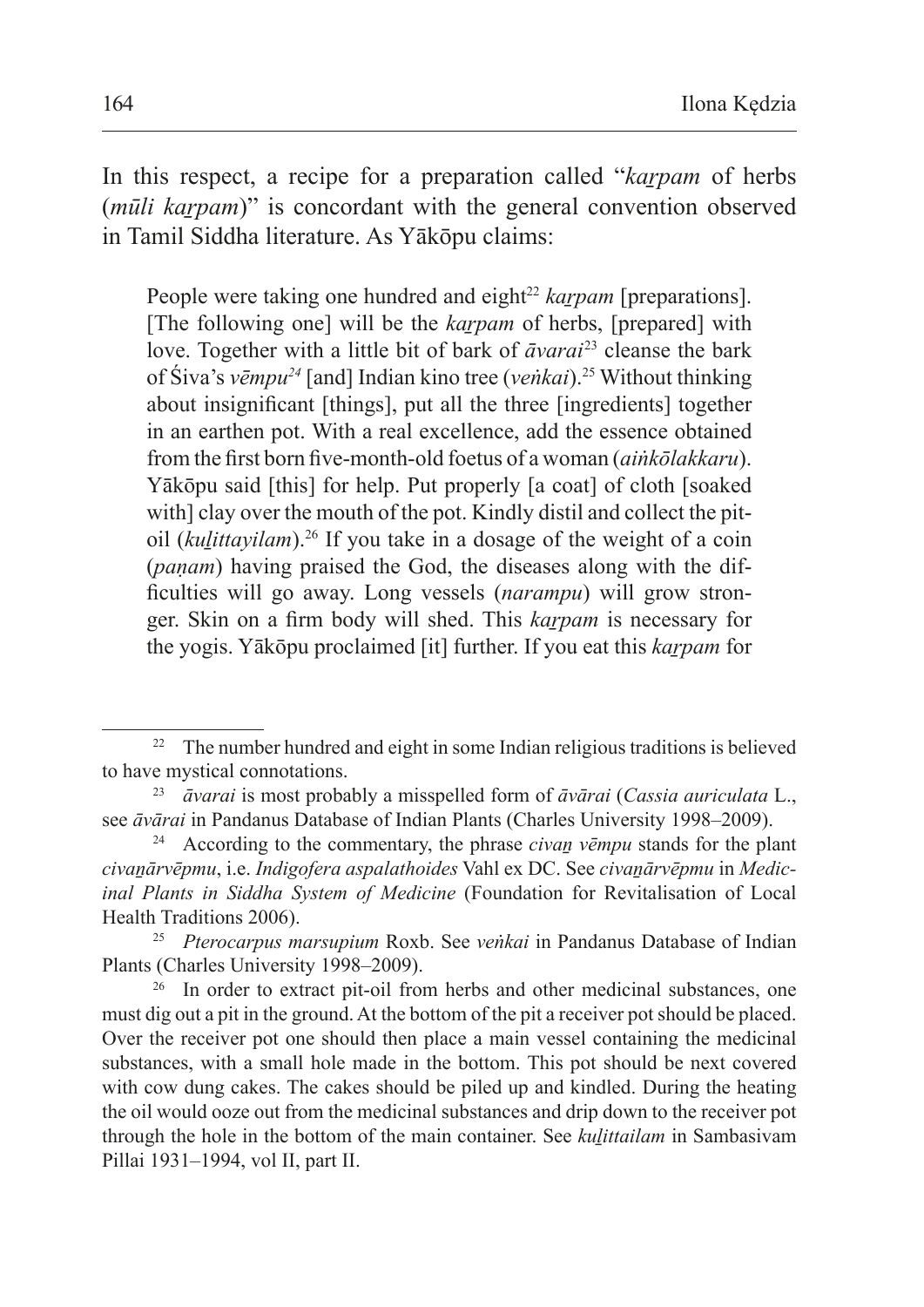the period of *maṇṭalam*, 27 the body will become strong as a diamond (*vayiram*). This is the *karpam* which in the beginning was eaten by the celestials. [Afterwards their] bodies became indestructible. Those [adepts] who had [once] created it, did not abandon [it] even for one day. They applied [it] to mercury (*cūtam*), [and] it became bound. Yākōp said: "I have taken [it] too." He has spoken [about the *karpam*] intending [it] for the people of the world.<sup>28</sup>

The *karpam* firstly is stated to fight diseases. The text, however, does not mention the illnesses by name, so it may be assumed that it suggests universal curative properties of the drug. Next, it is stated that

<sup>27</sup> According to the *Tamil Lexicon*, *maṇṭalam* is a period of 40, 41 or 45 days (see *maṇṭalam* in the University of Madras's *Tamil Lexicon* (1924–1936)), according to the dictionary of Sambasivam Pillai it lasts 40 days (see *maṇṭalam* in Sambasivam Pillai 1931-1996, vol. V), whereas the period of 45 days is suggested by Anandan 2005: 432–433.

<sup>28</sup> *kaṟpamatu nūṟṟeṭṭu makāṉkaḷ koṇṭār kātaluṭaṉ mūlikaiyiṉ kaṟpamākum coṟpamitu āvaraiyiṉ paṭṭai yōṭu cutticeytu civaṉvēmpu vēṅkappaṭṭai aṟpamēṉṟu niṉaiyāmal mūṉṟumoṉṟāy aṉpāka vēpōṭṭup pāṇṭattiṭṭuc caṟkuruvā yaiṅkōlak karuvuṅkūṭṭic cārvāka yākōpu cāṟṟiṉarē* (19) *pāṇṭamataic cīlaimaṇ cariyāycceytu paṭcamoṭu kuḻittayila miṟakkikkoṇṭu āṇṭavaṉaip pōṟṟiceytu paṇaviṭaitāṉ arumaiyuṭa ṉuṭkoṇṭāl viyātipōkum nīṇṭatoru narampukaḷum valuttuppōkum nilaiyāṉa tēkattiṟ caṭṭaivāṅkum vēṇṭiyatu ikkaṟpam yōkikkuttāṉ meṉmēlum yākōpu viḷampiṉār* (20) *maṇṭalamē ikkaṟpam koṇṭāyāṉāl vayirampōṟ ṟēkamatu valuttuppōkum aṇṭarellāṅ koṇṭakaṟpa mitutāṉmuṉpu aḻiyāta tēkattō ṭirukkalāccu kaṇṭavarka ḷorunāḷuṅ kaiviṭārkaḷ karuvāṉa cūtattiṟ kiṭṭārkaṭṭum koṇṭavaṉum nāṉeṉṟu yākōpcoṉṉār kūṟiṉā rulakōrkkuk kuṟippāyttāṉē* (21), KuNū 19–21.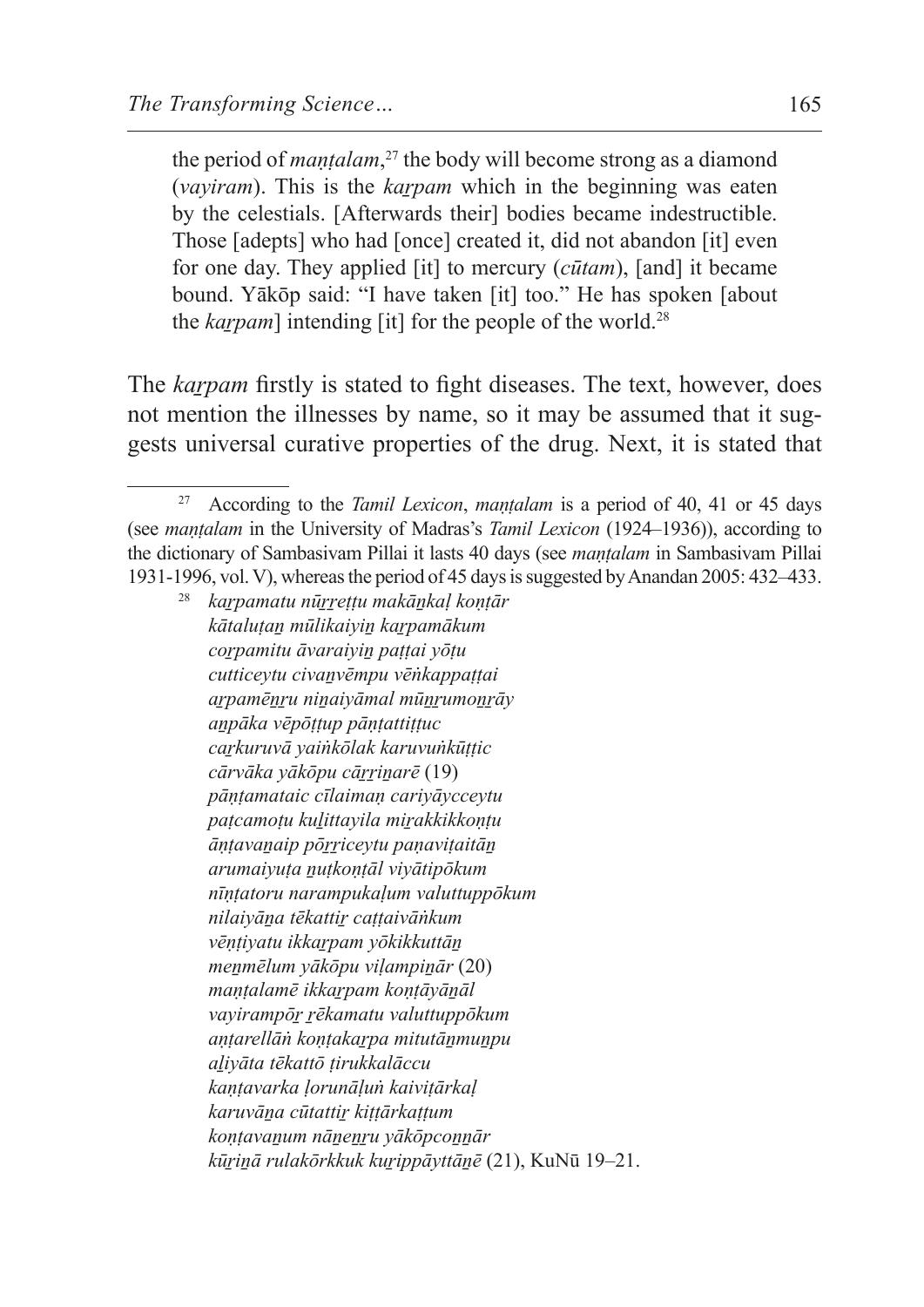the preparation enhances the "vessels" (*narampu*), which are regarded to be a category of the constituents of the body. However, the identification of this body element in the above-mentioned stanza is not clear, as the term *narampu* may mean "nerve", "tendon", "sinew", as well as "blood vessel" or any duct in the body.<sup>29</sup>

The next effects of *karpam* listed in the quoted stanzas reach beyond the spectrum of the treatments of ordinary medicine. It is said that the drug causes shedding of old skin and that it renders the body firm. Sloughing off old skin is a characteristic symptom of successful rejuvenation attested in classical Indian medical literature. References to the idea of decomposition of the old body before the completion of the rejuvenation therapy can be found already in one of the earliest Sanskrit ayurvedic treatises, i.e. *Suśrutasamhitā* (4.29).<sup>30</sup> The firmness of the (presumably) new body, mentioned in the passage, is a common effect ascribed to the number of recipes in Tamil Siddha medical literature (i.a. VaitCint 116, 392, 425, 619) and is stated to be an important

In some verses of Yākōpu's texts *narampu* seems to be used interchangeably with another term for bodily tubular vessels, i.e. *nāṭi*. The discrimination between the meaning of the two terms is not clear in Yākōpu's texts. A synonymous meaning was suggested by Sambasivam Pillai (see *taca narampu* in Sambasivam Pillai 1931–1994, vol. 4).

As is attested already in the ayurvedic compendia of Caraka and Suśruta, various kinds of tubular vessels (i.e. *srotas*, *dhamanī*, *sirā*) were recognized in early classical Ayurveda. Such vessels play an important role in ayurvedic physiology, as they hold the body together, transporting within the organism not only various sorts of bodily liquids, but also items such as breath, sensory data, speech, laughter, crying, etc. As evidenced in the *Suśrutasaṃhitā,* the distinction between the variety of conduits was controversial already in the ancient period (see Wujastyk 2003: 399–401). The concepts of *narampu* and *nāti* and the blurred differentiation between the two may, therefore, reflect the age-old uncertainty related to the various attempts of classification of tubular bodily parts characteristic of Indian medicine.

<sup>&</sup>lt;sup>30</sup> The text of the compendium consists of several historical layers, with the oldest core probably dated back to several centuries BC. The text was largely re-edited before AD 500, gaining the shape in which it exists today (see Wujastyk 1998: 104–105). The English translation of the passage concerning the rejuvenating Soma rite was provided by Wujastyk 1998: 171–177.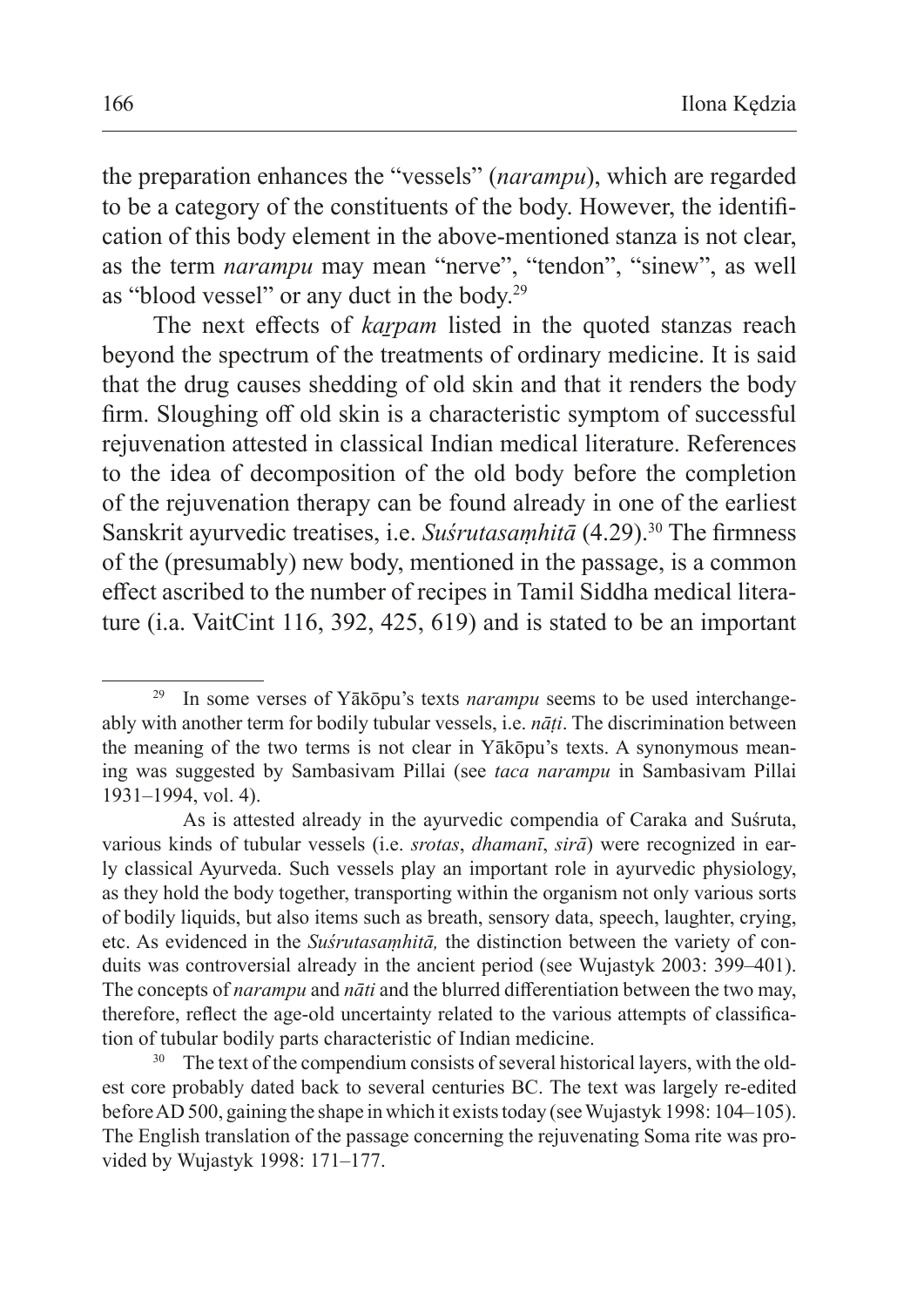aim of the Siddha adept.<sup>31</sup> Similarly to the general aims of yogic practices of Tamil Siddhas described in the fundamental text of the tradition, i.e. *Tirumantiram* of Tirumūlar,<sup>32</sup> the firmness (*nilai*), being the goal of the Siddha adept, according to Yākōpu, is essential to achieve longevity for an unimaginable period of time: "If you achieve firmness (*nilai*), there will be life for aeons. Those who do not possess firmness (*nilaiyillār*) will live no longer."<sup>33</sup>

The association of the *karpam* drug with yoga is further explicitly expressed in the quoted passage, which states that the preparation is necessary for yogic practitioners (*vēntiyatu ikkarpam yōkikku tān*, KuNū 20).<sup>34</sup> Additionally, in connection with the stabilisation of the body, in Yākōpu's works the body of a successful practitioner is compared to a "rock-pillar" (*kārrūn*, i.a. VaitCint 433, 478) or to a "mountain" (*malai*, VaitCint 161), which may highlight the necessity to achieve bodily immobility and stability. Such complete "stone-like" firmness may be associated with the concept of total resistance to the changes

VaitCint 608. The passage contains general prescriptions addressed to a Siddha practitioner. Firmness (*uṟuti*) of the body is mentioned there as the aim for which the person should strive, and it is listed among other guidelines, such as attentive studies, worship of the great ones or avoidance of prostitutes and boasting.

*Tirumantiram* (TM) of Siddha Tirumūlar is dated to the 12<sup>th</sup> century (on the dating of the text on the ground of its conceptual content, see Goodall 1998: xxxvii–xxxix, n. 85; Goodall 2000: 213, n. 27. Indian scholars often suggest a much earlier date of the text, cf. Arumugam 2006: 27–32). The text consists of c. three thousand verses and in a vast part concerns the practices of yoga, which aim at achieving immortality of the body (on the concept of liberation in the living body in the *Tirumantiram*, see Thanyanithy 2010). In TM it is stated that those who practice the described forms of yoga will be freed from death (TM 574:4: […] *namaṉillai tāṉē*), will conquer time (TM 583:4: *kālattai velluṅ karuttitu tānē*), become young (TM 590:4: *pālanum āvān*), and live for aeons without decay (TM 591:4: *uṭaiyāmal ūḻi irukkalu māmē*, cf. Thayanithy 2010: 71–72).

<sup>33</sup> *nilaipeṟṟāl nīṭuḻi vāḻalākum*

*nilaiyillār orupōtum vāḻamāṭṭār*, CuṇKaṇ 551.

<sup>34</sup> *Kaṟpam* preparations in Tamil Siddha medico-alchemical literature are often presented as a support in yogic practices, such as breath control or opening of the central channel (*cuḻumuṉai*). See i.a. ÑK: 11–76; PKV: 12, 73, 68, 97,166.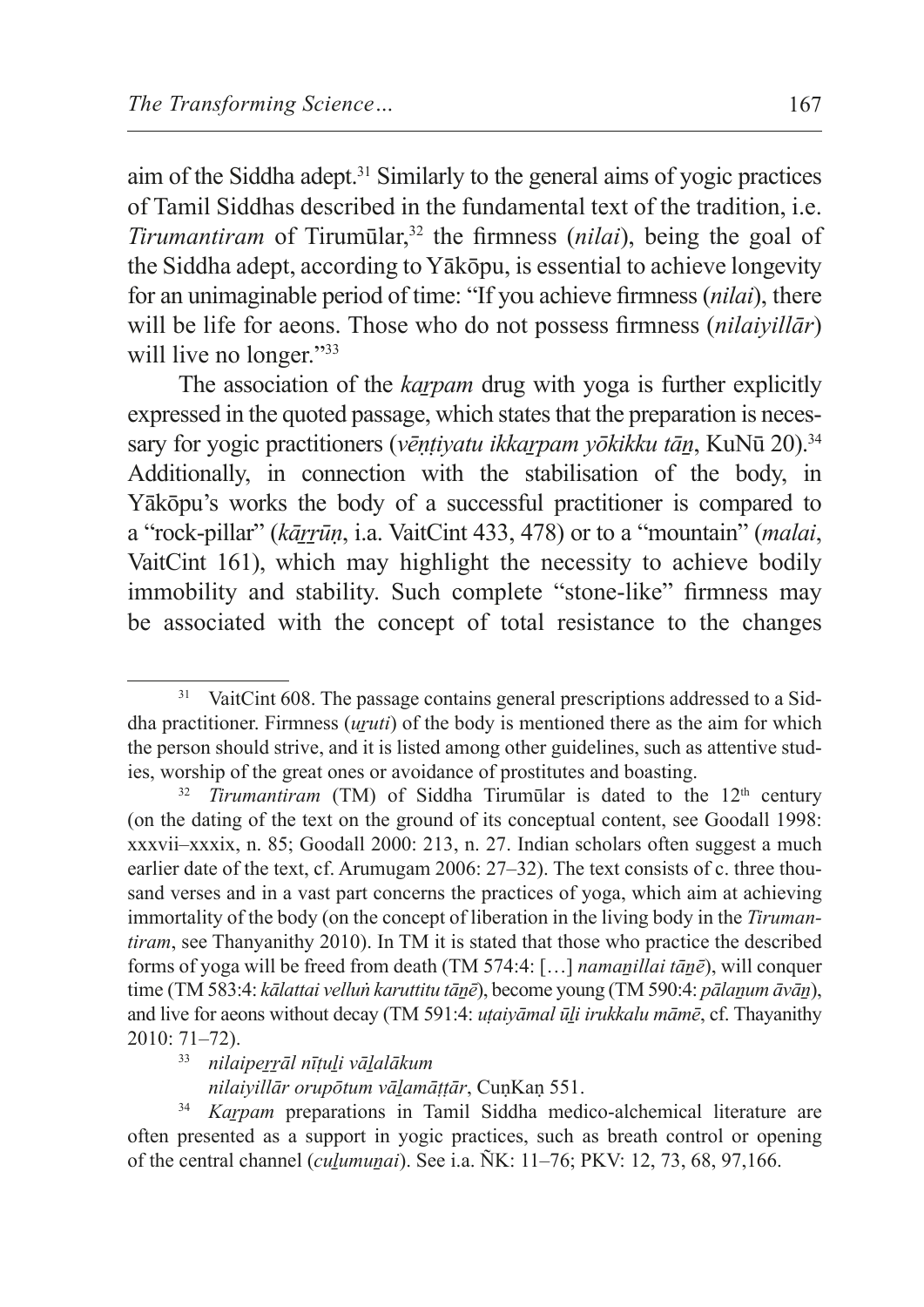intrinsically associated with the passage of time, and as such with defying the most afflicting limitations of the human condition, such as aging and decay. The quest for transformation of the human body into the state comparable to the lifeless matter (stone, mountain) may moreover suggest that the border between the living and the lifeless matter may not be obvious and fixed in the Siddha author's view. The transformed body of an adept, which is no more subjected to any changes, may be considered as a body that transcends the biological processes inevitably associated with the passage of time, characterized by constant transitions, becoming old and degenerated. The body may appear to be lifeless, comparable to non-biological matter, but as such also deathless, as it has surpassed the ordinary mode of human existence.

The concept of the body which is fixed and resistant to the changes brought about by the passage of time may be further alluded to in the quoted verse (KuNū 21) in its comparison to the diamond (*vayiram*). The idea of the adamantine body is known in wider Siddha literature, also from beyond Tamil Nadu. Such a body, achievable due to yogic and alchemical practices, is associated with persistence and immortality.35 In Yākōpu's text, however, the concept of a diamond body is not elaborated upon.

Moreover, it is suggested that the *kaṟpam* preparation has a power to transform the human body into a divinized body, which is resistant to destruction. The drug is presented as an immortalizing ambrosia-like substance, able to transmute the person into a divine being, characterized by an indestructible body. In the light of aforementioned descriptions of the healthy, enhanced physical body, it may be assumed that the transformed body of the user of the *karpam* drug is expected to remain nonetheless material. It is noticeable that the idea of the non-material body, which, supposedly, would be the aim

<sup>&</sup>lt;sup>35</sup> On the adamantine body among other concepts related to various kind of bodies in Sanskrit literature of the Nāth Siddha tradition, see Ondracka 2015. Cf. White 1996: 72, 102, 202, 271, 303.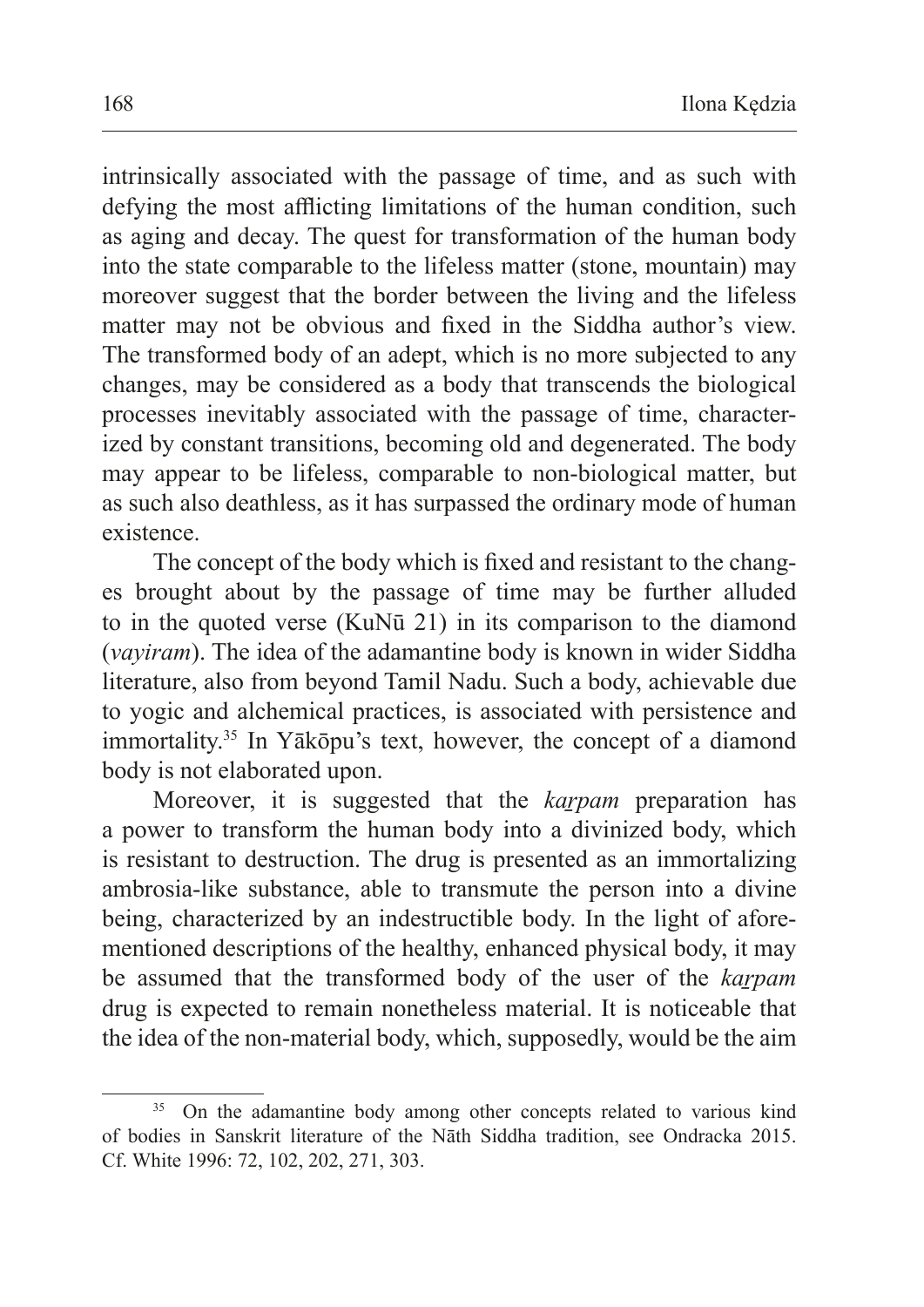of the Siddha practices, as suggested by Ganapathy (Ganapathy 1997: 241–244, Ganapathy 1993: 124–125), is nowhere explicitly mentioned in the consulted works of Yākōpu.

 Yet another passage from KuNū (KuNū 49) implies the extraordinary power of transformation of the human ascribed to the recipes contained in the book: "If [you] reach [the prescribed] path [and] become the one who completes [the described recipes] as the master, the inhabitants of the world will call [you] "Kupēraṉ"".36 The comparability to Kupēran (SKT. Kubera, king of Yaksas), the mythological figure who gained immortality as a boon from Brahma for his severe penance, once again suggests that the user of the medical recipes from Yākōpu's books is able to transcend limitations of basic human condition and to eventually become equal to celestials.

Going beyond the ordinary human condition is also suggested in the passage on another drug, i.e. the ash of orpiment *(tālaka parpam*, KuNū 11–12). Here the medicine is not only credited with efficacy for curing certain diseases, but it is also suggested to provide an adept with supernatural powers (*citti*):37

Take one *palam* [unit] of orpiment (*aritāram*) and purify [it]. Indeed, keep it [aside] with love. Heat the great *nāyuruvi.*<sup>38</sup> Without mistake add the ambrosial milk<sup>39</sup> [and] grind [the mixture]. Prepare a proper crucible [with the *nāyuvuri* paste].<sup>40</sup> Smear the orpiment with

<sup>36</sup> *kūṭiyē vaḻituraiyāyc ceyvāṉākiṟ kupēraṉeṉac colluvarka ḷulakiluḷḷōr*, KuNū 49.

<sup>37</sup> Supernatural powers (*citti*) are also elaborated upon in the *Tirumantiram*, where they are regarded to be the result of yogic practices. The text enumerates eight powers, i.e. *aṇimā, ilakimā, makimā, pirātti, karimā, pirākāmiyam, īcattuvam* and *vacittuvam* (TM 668–692), see Thayanithy 2010: 154.

<sup>38</sup> *Achyranthes aspera* L. See *nāyuvuri* in Pandanus Database of Indian Plants (Charles University 1998–2009).

<sup>39</sup> I.e. women's milk (*tāyppāl*), according to the commentary.

<sup>40</sup> The crucibles used in Siddha medicine and alchemy differ from the apparatuses applied f. ex. in a metal factory or jeweller's workshop, which are usually made of clay. Alchemists' crucibles, as explained by Sambasivam Pillai, "are specially made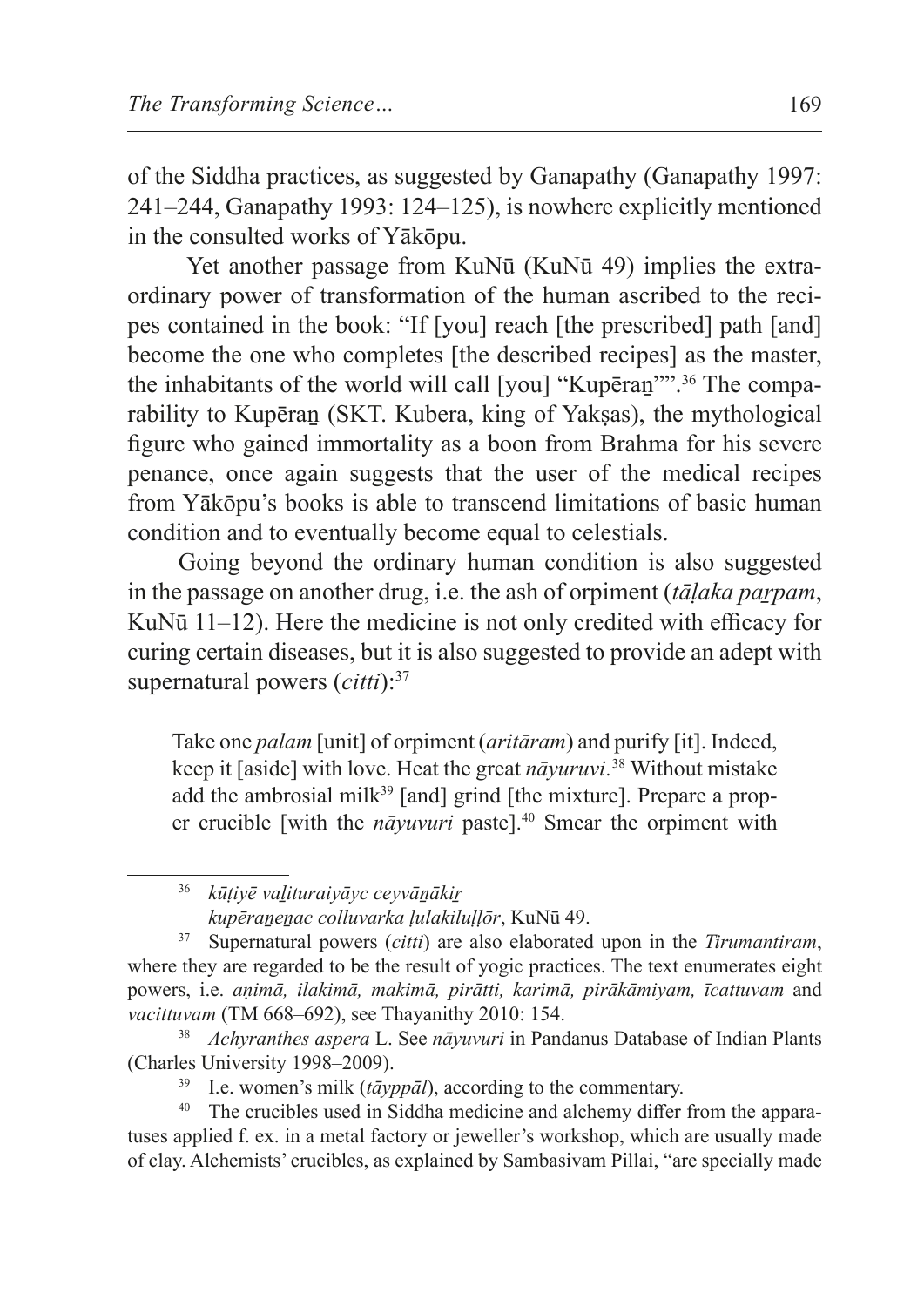the previously mentioned liquid of the excellence (*kuruvām nīr*).41 Put [it] in a small crucible. Seal [the crucible with] the cloth [soaked with clay]. Apply calcination in the fowl (*kukkutattil*)<sup>42</sup> in order to generate [supernatural] powers (*citti*).43

References to the supernatural powers called in Sanskrit *siddhi*  ("accomplishment", "success", "fulfillment") are common also in the literature of other Indian traditions associated with yoga.<sup>44</sup> In the studied texts of Yākōpu, it is usually claimed that the adept achieves general extramundane powers (*citti*) due to the action ofthe preparations

<sup>42</sup> *Kukkuṭam* ("fowl") is one of the several kinds of calcination operations (*puṭam*), which are distinguished on the basis of the amount of cow dung cakes burning during the process. The fowl type of operation is the calcination for which the height of the heap of the cow dung cakes destined for burning reaches the height of the fowl. See *kukkuṭa puṭam* in Sambasivam Pillai 1931–1994, vol. II, part II.

<sup>43</sup> *aritāram palamvāṅkic cutticeytu aṉpuṭaṉē ataittāṉum vaittukkoṇṭu peritāṉa nāyuruvi taṉṉaiccutṭup picakāma lamutappāl viṭṭaraittu cariyāṉa kukaiceytu aritārattil cāṟṟiyatōr muṉkuruvām nīrāṟpūci ciṟitāṉa kukaikkuḷ vaittuc cīlaiceytu cittipeṟak kukkuṭattil puṭattaippōṭē*, KuNū 11.

<sup>44</sup> See the chapter "Yogic Powers" in Mallinson and Singleton 2017. On the supernatural powers in various traditions connected with yoga, see Jacobsen 2015. The papers contained in this publication confirm the broad reach of the concept of powers regarded to be the result of yogic practices in traditions related to different religious systems also beyond India.

of alkaline substances or other strong chemicals so as to withstand not only the higher temperature in the melting process, but also to satisfy the other conditions peculiar to alchemical transmutations, such as consolidation, sublimation, retention, annihilation, etc." See *kukai* in Sambasivam Pillai 1931–1994, vol. II, part II. Here the plant ashes and women's milk are presumably used in mixture with another unspecified material in order to build the crucible proper for this particular recipe.

<sup>&</sup>lt;sup>41</sup> The phrase "liquid of the excellence" ( $kuruv\bar{a}m\bar{n}r$ ) may probably refer to the mixture of the excellence (*kuru*) and saliva (*vāynīr*) mentioned in the verse KuNūl 9 of the previous recipe.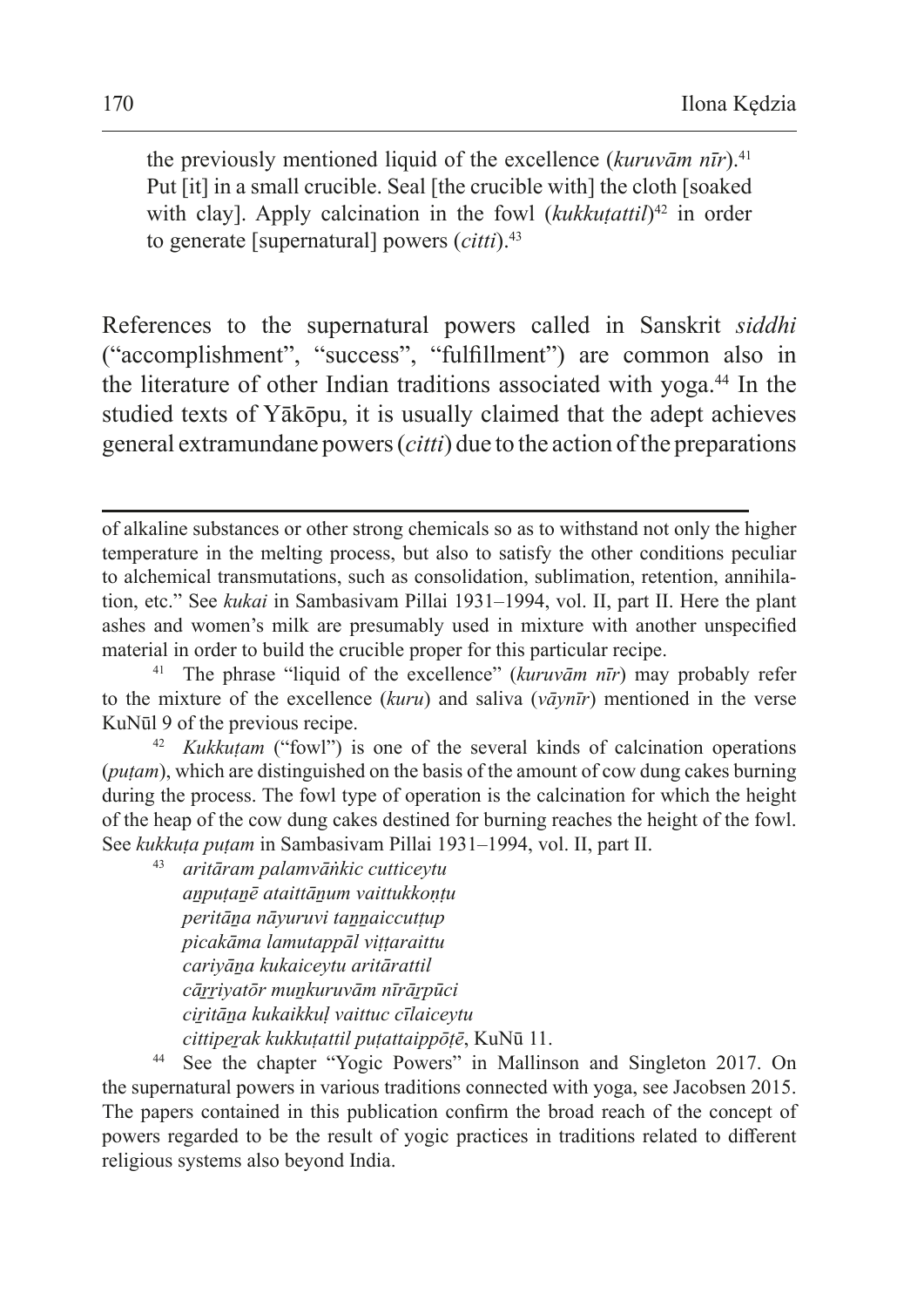described in the recipes (e.g. VaitCint 58, 131, 171, 335). In some places the powers are specified as "body powers" (*kāyacitti*, see e.g. VaitCint 108, 137, 260, 483). It may be assumed that the body powers are associated with the preservation of a healthy and youthful body, as they are mentioned among possible effects of the drug. Similar concept of body powers is also present in *Tirumantiram*, in section entitled "The means [for achieving] the body powers" (*carīra citti upāyam*, TM 724–739). There the powers refer to the effects of yogic practices connected with breath control and meditation, and they are related to rejuvenation and preservation of the body. Tirumūlar explicitly states that the care for the physical body is essential for spiritual development. The author claims that both the body and the soul are equally important and interdependent entities.<sup>45</sup> The body is considered to be indispensable in achieving the liberating "true knowledge" (*meyñāṉam*) and as such it should be properly secured. According to Tirumūlar, the physical body is indispensable in the quest for liberation, which explains the reasons why the body should be fostered and secured from the old age and deterioration. Such a view is evidently echoed in the works of Yākōpu.

<sup>45</sup> *uṭampār aḻiyil uyirār aḻivar tiṭampaṭa meyn͂āṉan͂ cēravu māṭṭār uṭampai vaḷarkkum upāyam aṟintē uṭampai vaḷarttēṉ uyirvaḷarttēṉē uṭampiṉai muṉṉam iḻukkeṉ ṟiruntēṉ uṭampiṉuk kuḷḷē yuṟuporuḷ kaṇṭēṉ uṭampuḷē uttamaṉ kōyilkoṇ ṭāṉeṉṟu uṭampiṉai yāṉirun tōmpukiṉ ṟēṉē*, TM 724–725.

"If the owner of a body perishes, then the owner of the soul will perish [too]. He will not achieve the real knowledge with certainty. Having learnt the means for cultivating the body, I have cultivated the body and [therefore] indeed I have cultivated [my] soul. Previously, I considered the body to be inferior [to the soul]. [Then] in the body I saw the wealth. Knowing that God set [his] temple in this body, I am protecting the body."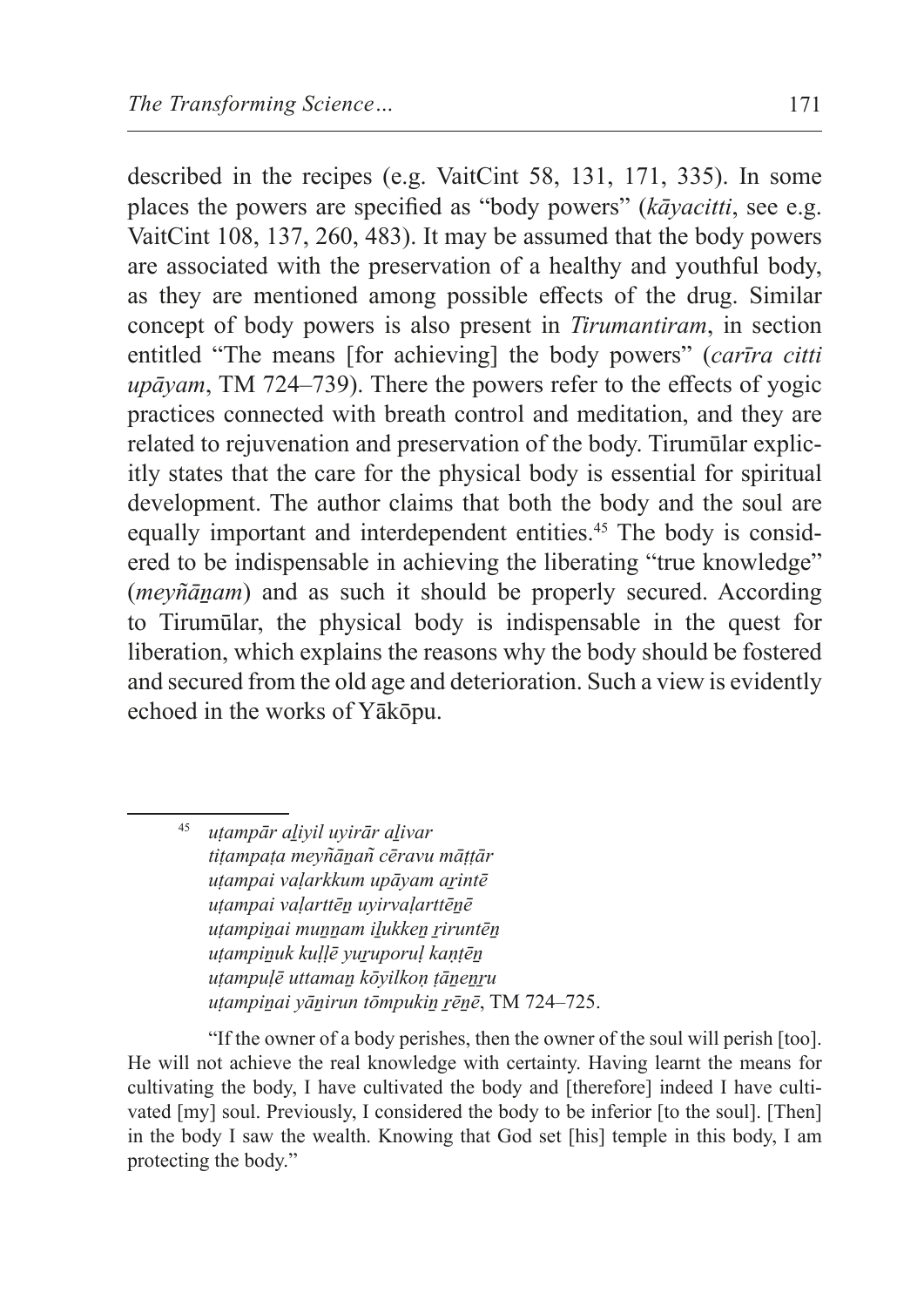The powers ascribed to certain preparations in Yākōpu's works are also called "yoga powers" (*yōka citti*). As indicated by the context, they are as well related to rejuvenation of the body (see e.g. VaitCint 483). Taking into consideration wider Tamil Siddha literature on *kaṟpam*  drugs, it may be also assumed that "yoga powers" refer to the supportive action in regard to certain yogic practices, such as breath control, opening of the central channel, and so on (see Kędzia 2017).

# **Transmutation of the non-biological matter in the alchemical teachings of Yākōpu**

In Yākōpu's works yet another kind of superpowers gained due to the action of drugs is discerned, i.e. "the powers of alchemy" (*vātamatu citti,* VaitCint 482). As was already shown in the quoted passage, the same drug, i.e. herbal *karpam*, apart from its actions on the human body, is also expected to effect certain alchemical operations on the non-biological matter, such as binding (*kaṭṭutal*) of mercury. It is assumed that the substances subjected to alchemical binding become maximally consolidated, condensed and resistant to physical changes. Therefore, the binding (*kaṭṭu*) operation may in certain respect correspond to the previously mentioned practices aimed at immobilization and conservation of the body, referred to in Siddha texts. Next to the stabilisation of the body, also consolidation of the semen is mentioned in Yākōpu's works as an effect of the intake of the described preparations.46 The operation of consolidation of the nonhuman

[…] *perukavē centūran taṉṉaiyuṇṭāl pilakkumē tēkantā ṉiṟukiyēṟum karukavē vintiṟukum naraiyumillai kāraṇamāy malaipōlē tēkamākum* […] *vaṭivāṉa kalluppaic cuṇṇampaṇṇak kāṟētu carakkellām noṭiyiṟkaṭṭum kaimuṟaiyāy nākattaik kavvikkoḷḷum tāṟētu cakalam ellān͂ cittiyākum* […]

<sup>46</sup> E.g. CuṇKāṇ 154–155.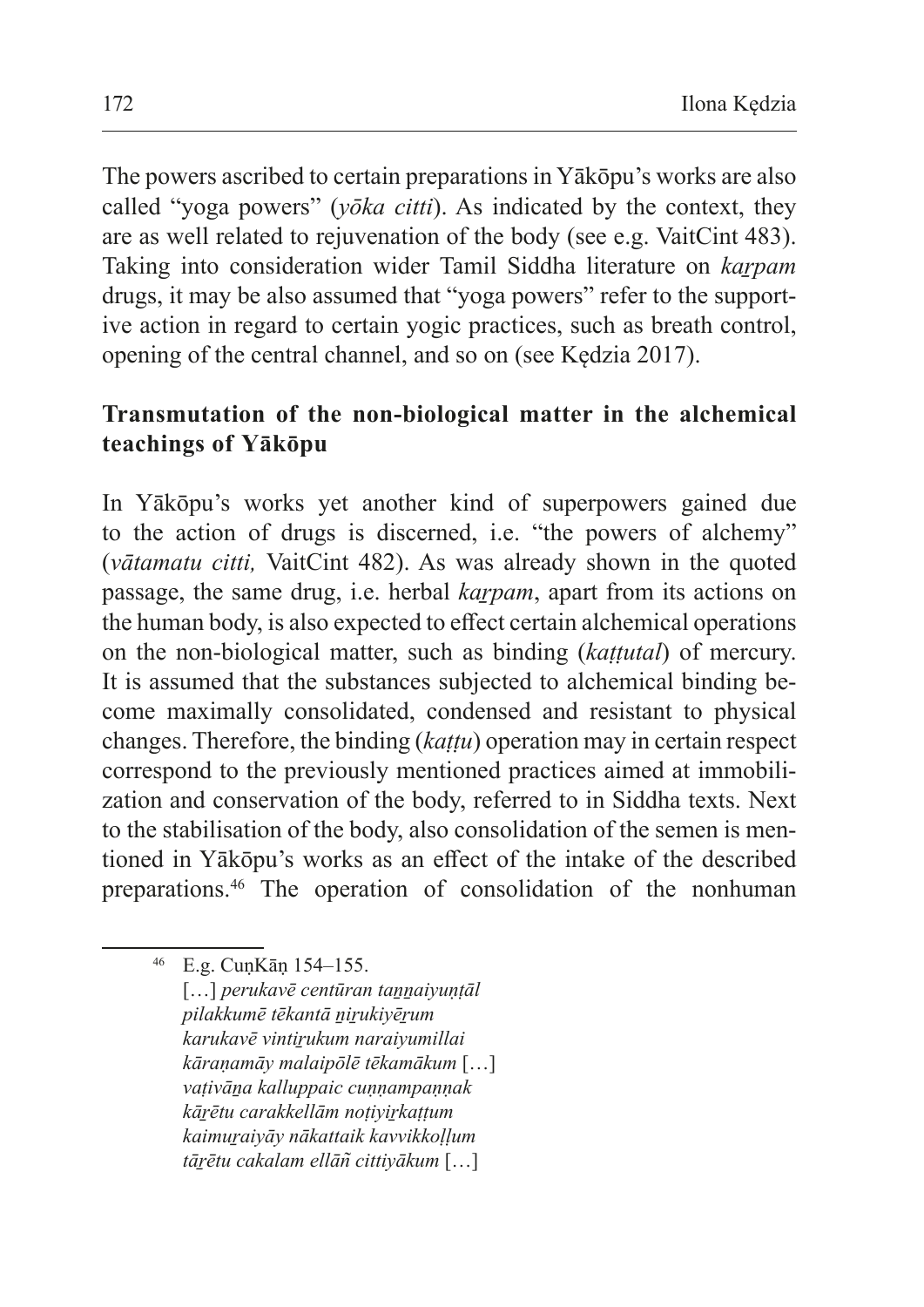substances, especially in regard to mercury, is seen as an essential part of the alchemical work,<sup>47</sup> not only in the Tamil Siddha alchemy, but also in other Indian alchemical traditions.<sup>48</sup> Fixed mercury is not only credited with immortalizing properties, but it is also believed to be effective in the further transmutation of metals into gold. The production of gold is pictured inTamil Siddha texts as an accomplishment of the operations of a Siddha practitioner. In the works of Yākōpu, gold is presented as a source of livelihood for an adept (see e.g. CuṇKaṇ 366–374). The belief in the possibility of transmutation of metals into gold is related to the concept of ripening of metals. According to this view, metals other than gold are regarded as "unripen" and therefore imperfect. Gold, on the other hand, is considered to be the perfect metal and the effect of ripening of the ores of "lower" metals in the ground.<sup>49</sup> The work of an alchemist, who accomplishes the ripening through the performance of the operations described in the recipes, may be,

[…] *vaṭivāṉa cavukkāra muṉṉēvaittuk kārētu vaṅkattaic cuṇṇampaṇṇik kaṭumaiyā yatiṉpiṉṉē turucainīṟṟu pārētu ataṉpiṉṉē cūtaṅkaṭṭu pativāka racavātam ceytunīyum* […]

"In the beginning you too create beautiful *cavukkāram* (see below), calcine the lead, so that it will become pungent. After that reduce blue vitriol to ashes. After that bind the mercury and humbly perform the mercurial alchemy (*racavātam*)."

<sup>48</sup> On the operations performed on mercury related to in Sanskrit alchemical sources, see White 1996: 265–269. On the processing of mercury in Sanskrit medical texts, see Wujastyk 2013.

<sup>49</sup> On the beliefs that the ores ripen in the ground similarly to human or animal embryos in alchemical thought from beyond India, already present in the archaic societies, see Eliade 2007: 6–7.

<sup>&</sup>quot;If you eat this calcined powder [of salt] (*uppuc centūram*) [it] will strengthen the body. [The body] will harden. […] Semen will thicken, there will be no grey hair. The body will become [firm] as a mountain. [...] As you calcine fair rock salt, all the substances (*carakku*) will be bound in a moment. According to the method, eat the [abovementioned] lead [preparation]. All the powers (*citti*) will be generated."

<sup>&</sup>lt;sup>47</sup> The texts several times provide the summary of important operations to be mastered by an alchemist, among which one of the important steps seems to be binding of mercury. E.g. CuṇKāṇ 564: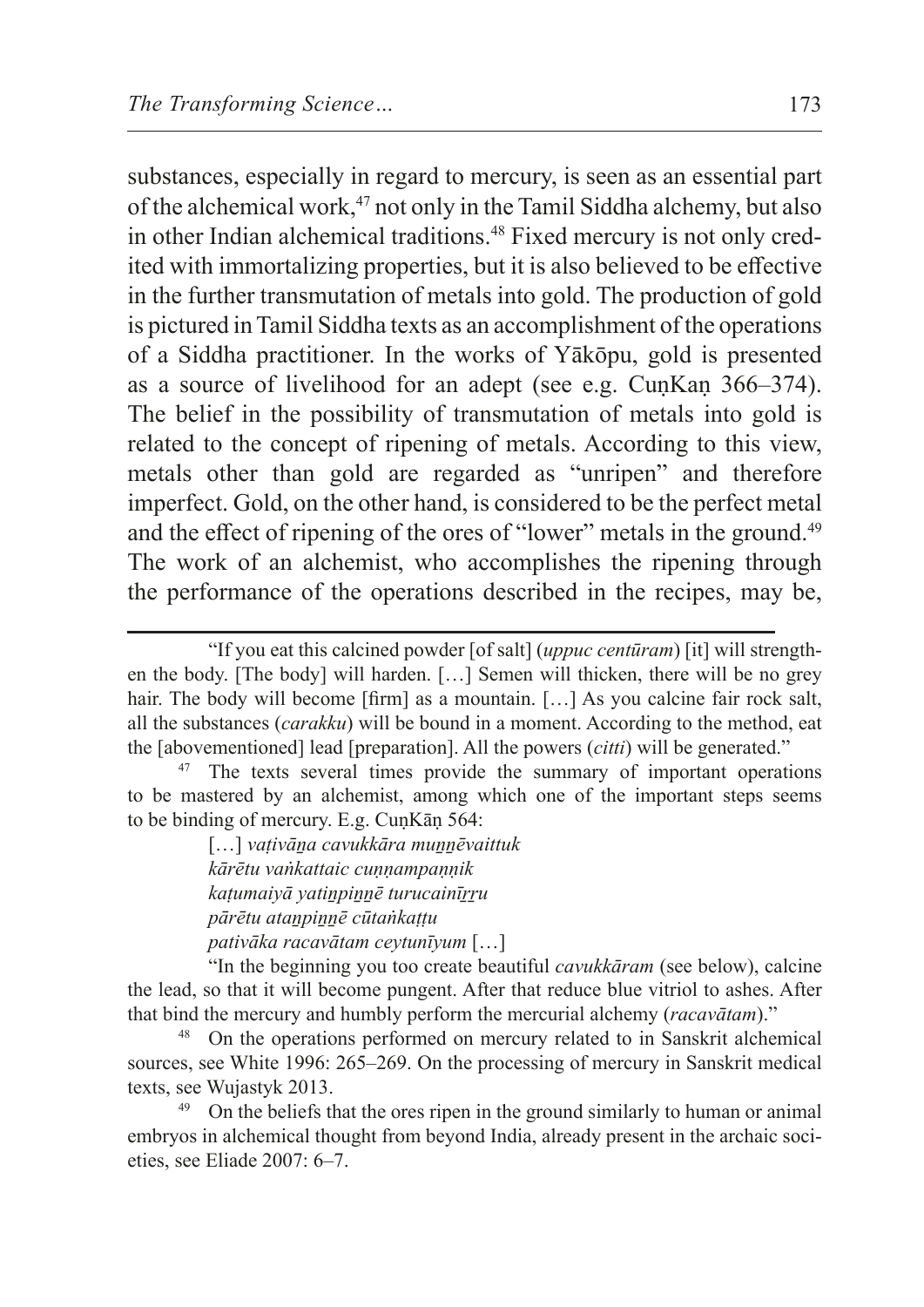therefore, regarded to be a catalyst of natural processes, which in their ordinary course would last unimaginably long.

It is suggested that the production of gold relates to the fulfilment of alchemical "work" (*vēlai*), which is several times referred to in Yākōpu's works.<sup>50</sup> The work is mentioned also in KuNū 45. The passage states that, due to the action of the drug called the "ash of blue vitriol" (*turucup paṟpam*), prepared with the use of the excellence (*kuru*) and described as a unique and pre-eminent preparation (KuNū 44), the alchemist will be enabled to complete alchemical "work" (*vēlai*):

When, as a luxury, [you] consume this excellence (*kuru*) [in the form of] the ash of blue vitriol (*turucup paṟpam*) 51 in the vehicle (*anuppānam*),<sup>52</sup> diseases which are caused by the three humoral substances, [i.e. wind, bile and phlegm] (*canni*), basic enlargement of spleen (*kentaikatti*), eight kinds of glandular enlargement in the abdomen related to indigestion, colic and emaciation (*kuṉmam*), pains caused by humoral wind (*vāyccūlai*), [all of these] which are the object [of the action of the drug] will enter the sea!<sup>53</sup> A blessed adept of alchemy will accomplish the work (*vēlai*).

*itamāka itiṉaṭutta periyavēlai* 

*narukkākat terintukoḷḷa vēṇumippō* […]

 "Now, having sold it [i.e. the gold], having earned your living, you should comfortably learn the great work which was enabled by the gold."

<sup>51</sup> The "ash of blue vitriol" (turucu parpam) is a calcined preparation described in the preceding verses (KuNū 42–44). The processing of the blue vitriol according to the recipe involves the use of herbal substances and the excellence (*kuru*). The passage presented above may suggest that the excellence contained in the preparation *(turucu parpaṅ kuru)* is seen as an essential ingredient, which is responsible for the enumerated effects of the drug.

<sup>52</sup> *aṉuppāṉam*, as presented in Siddha texts, is usually a fluid or semi-fluid substance used as a vehicle for the drugs, which enforces their action. Usually the drugs are associated with vehicles such as honey, milk, ghee, treacle, etc.

<sup>53</sup> "Entering the sea" (*kaṭal pukutal*) is frequently mentioned as a metaphor for the disappearance of diseases in Yākōpu's works.

<sup>50</sup> E.g. CuṇKāṇ 560.

<sup>[...]</sup> *itaivirruc celavuceytu*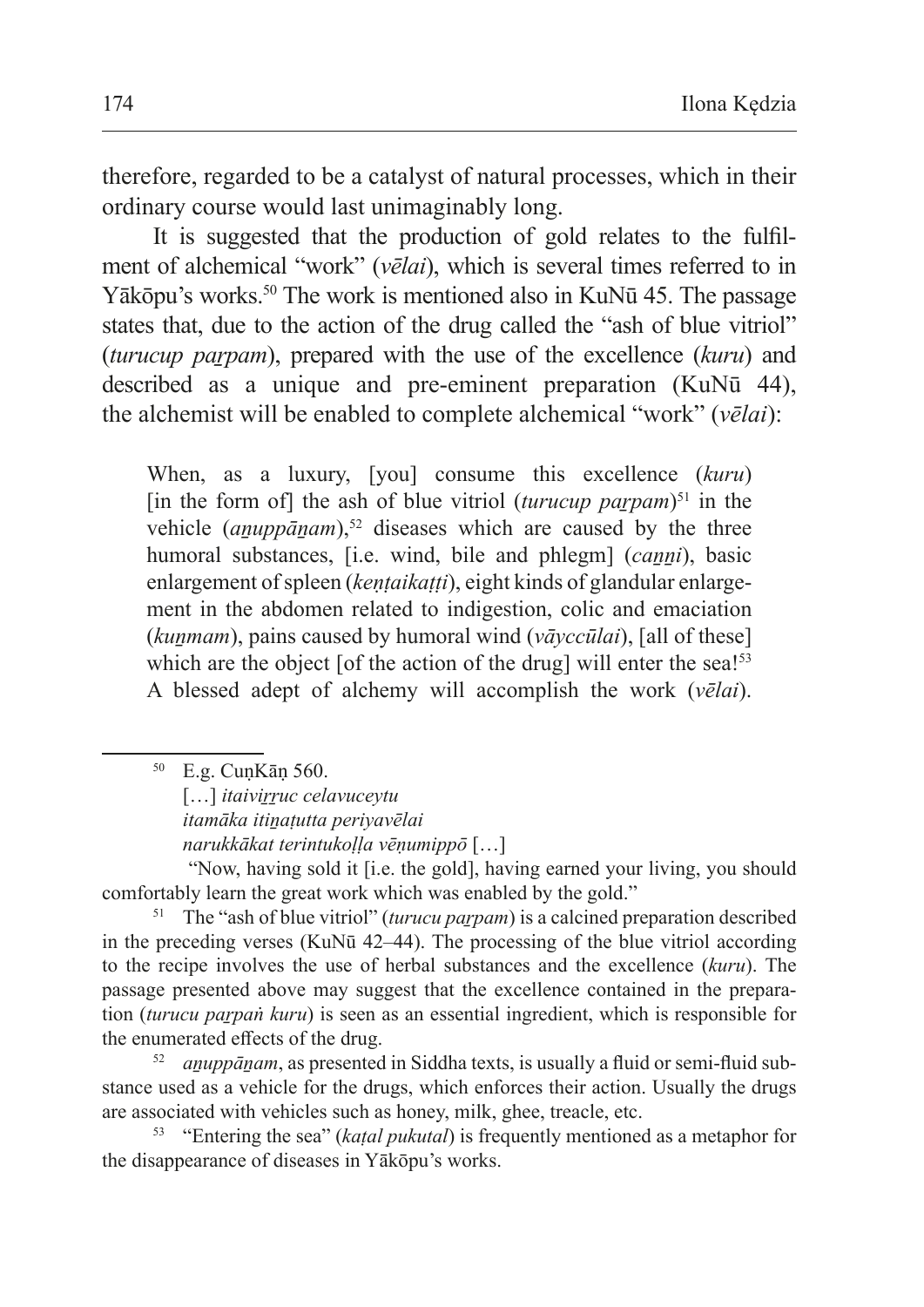All the Siddhas departed without saying [about their practices]. Yākōpu has [thus] spoken abundantly as a teacher, so that the alchemists too would obtain salvation.<sup>54</sup>

The alchemical "work" has been mentioned in several other passages of the consulted books of Yākōpu. The texts, however, do not explain how exactly the term should be interpreted. As indicated by these contexts, the "work" may refer to the test of alchemical skills (PañMit 4) which were required by the Arabic masters of alchemy in order to allow the Siddha to learn their teachings. Another passage (CuṇKaṇ 487) places the "great work" (*periya vēlai*) among advanced alchemical skills, such as the creation of the pill which bestows upon its user the ability to fly in the sky (*kuḷikai*), or turning metals into powders (*cuṇṇam*), which should be mastered by the alchemist. Yet in another stanza (CunKan 587), it may be suggested that the "true work" (*nica vēlai*) in fact may be related to the transmutation of silver (*mati*), presumably into gold, and associated with the achievement of bodily permanence (*nilavaram*).<sup>55</sup> The final verses of the above-quoted

<sup>54</sup> *turucupaṟpaṅ kuruvataṉai yaṉuppāṉattil cokucākac cāppiṭavē caṉṉikkāyccal karuvāṉa keṇṭaikaṭṭi aṭṭa kuṉmam karuttāṉa vāyccūlai kaṭalēpukkum tiruvāṉa vātimakaṉ ceyvāṉvēlai ceppāmal viṭṭārkaḷ cittarellām kuruvākum yākōpu turaiyatākak kūṟiṉār vātikaḷum piḻaikkattāṉē*, KuNū 45. <sup>55</sup> *vātimār nicavēlai ceyyumpērkaḷ*

*vaṭivāṉa cāttirattiṉ vakaiyaikkaṇṭu* […] *nilavarattai kaṇṭaṟivār nērāyttāṉum pītiyē matitaṉilē vēlaicevār* 

*piraṭṭāka irukkātu picakāvāṟē*, CuṇKāṇ 587.

"The people who perform the true work (*vēlai*) of the alchemists, having studied the methods from the scientific treatises […], will directly experience the permanence [of the body]. They will perform the work in silver (*mati*), they will not be deceitful, they will not fail."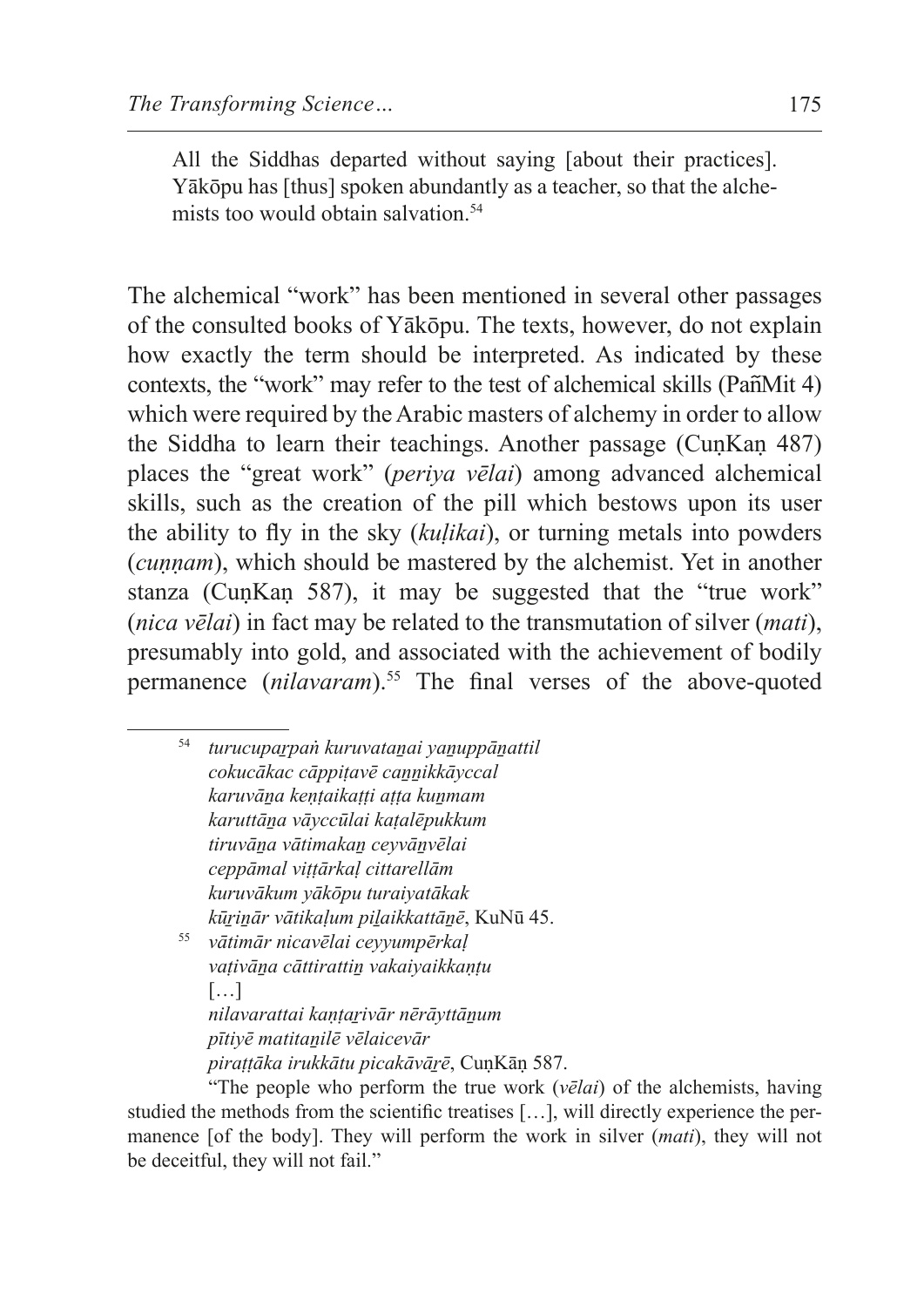passage, which consociate the work with salvation, may, moreover, suggest its connections with spiritual practices. All in all, the "work", as suggested by the studied material, is related to a certain proof of the skills of the alchemist. The preparation described by the text, which enables the accomplishment of such a task, may, therefore, be regarded as an agent that enforces the transformation of the Siddha adept into a fully acknowledged alchemist.

### **Transforming agents: the triple salt and the excellence**

The operations described in KuNū in most part require the use of a special ingredient, i.e. the excellence *(kuru)*, as repeatedly mentioned in the quoted passages. The excellence is credited with an extraordinary power of transforming other substances into calcined ashes or "powders" (*cunnam*):<sup>56</sup>

The preparation [described in the preceding verses] has become the excellence of the triple salt (*muppu*), [white] as pearls! Indeed, it has become [the substance] which is appropriate [to be called] the beneficial excellence! Without being confused, when [you] add a little bit [of it] to any of the volatile substances, surely [they] will become powders (*cuṇṇam*)!<sup>57</sup>

The power to effect reduction of other substances to the no more reducible ashes or powders (such as *cuṇṇam* or *centūram*) seems to be regarded as a particularly desirable quality of the preparations

<sup>56</sup> In the Tamil Siddha system of medicine *cuṉṉam/cuṇṇam* is regarded to be a class of drugs prepared from minerals. Basically, three kinds of processed mineral drugs are discerned, namely *centūram* (red powder obtained in the process of calcination), *paṟpam* (calcined preparation, white in colour) and *cuṉṉam* (in appearance similar to *parpam*, but more potent than it). See *cunnam* in Sambasivam Pillai 1931–1994, vol. 4, p. I.

<sup>57</sup> […] *nakaipōlē muppūviṉ kuruvumāccu naṉmaiyuḷḷa kuruvaṇṭu mituvēyāccu tikaiyāmaṟ pukaiccarakku etuvāṉālum tiṟamākak kon᷉camiṭac cuṇṇamāmē*, KuNū 5.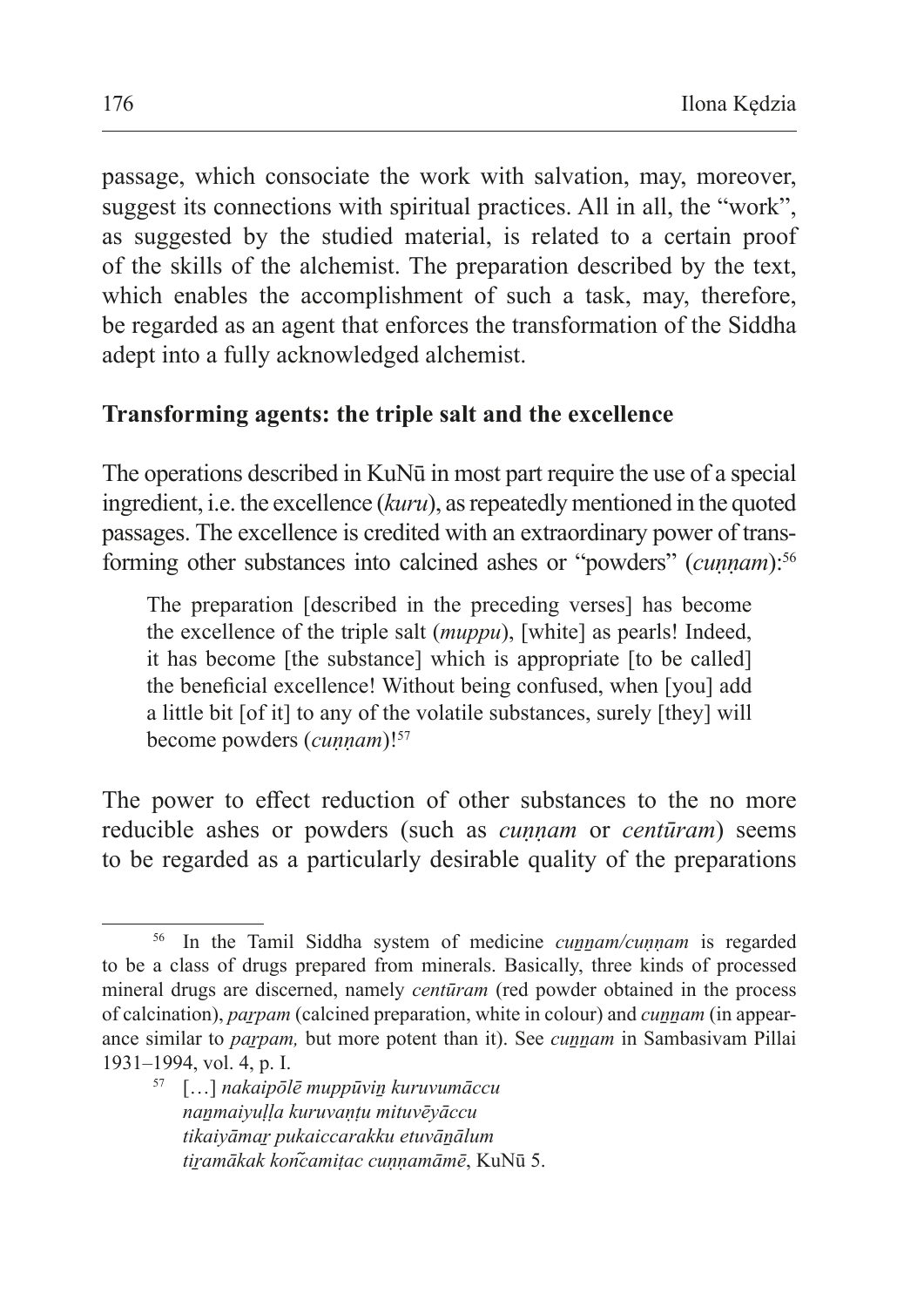produced by the alchemist. The substances which are able "to kill" other substances (which in the Siddha jargon is synonymous with transformation into ashes) are regarded to be especially valuable and powerful. The ability to catalyse such a process may also be seen as an indicator of their transforming power in relation to the human body.58

As indicated above, the excellence is obtained from the "triple salt" (*muppu*, KuNū 5), often considered to be the speciality of Tamil Siddha medicine and alchemy. According to the passage KuNū 2–5, the triple salt is produced in a sequence of operations. It consists of three main ingredients ("salts"), among which the first one is called *pūnīṟu*, 59 and is generally identified with the mineral substance collected from fuller's earth. In Tamil Siddha literature it is frequently described as a salty efflorescence on the brackish soil, which appears only during three months of the year (i.e. *cittirai*, *vaikāci*, *paṅkuṉi*) before the dawn.<sup>60</sup> The site where this ingredient can be found was described by another Siddha, i.e. Akattiyar, as a desolated place without plants and grass, on the surface of which appears the salty efflorescence.

<sup>&</sup>lt;sup>58</sup> Frequently the substances are credited with transforming powers regarding both the non-biological matter and the human body, e.g. CuṇKāṇ 201:

<sup>[…]</sup> *naricutāṉ cūtamatu kaṭṭippōkum nalamāṉa turucatuvum nīṟumākum puricutāṉ navalōka mellāmnīṟum pōkkōṭē ceytākkāl putumaimetta varicaiyāyt tēkamatu kaṟṟūṇākum vaṭivāṉa cittiyellān taṅkamāmē*

<sup>&</sup>quot;[Due to previously described preparation] mercury (*cūtam*) will become bound, virtuous blue vitriol (*turucu*) will be reduced to ashes as well. […] All the nine metals will be reduced to ashes. If you proceed with the recipe, as the youthfulness will abound, the body orderly will become [like] a rock pillar. All the bodily powers [and] gold will be generated."

<sup>59</sup> In Yākōpu's texts occur also several other variants of the term *pūnīṟu*, such as *pūnīru* (e.g. CuṇKāṇ 10), *pūṉīr* (e.g. CuṇKāṇ 14) or *pūnīr* (e.g. VaitCint 77). As all the terms seem to be used interchangeably, in the present paper, in order to maintain clarity, I will adhere to the form *pūnīṟu*.

<sup>60</sup> Cf. Jappār 2014: 5, according to which the proper season for collecting *pūnīṟu* lasts during *māci*, *paṅkuṉi* and *cittirai*.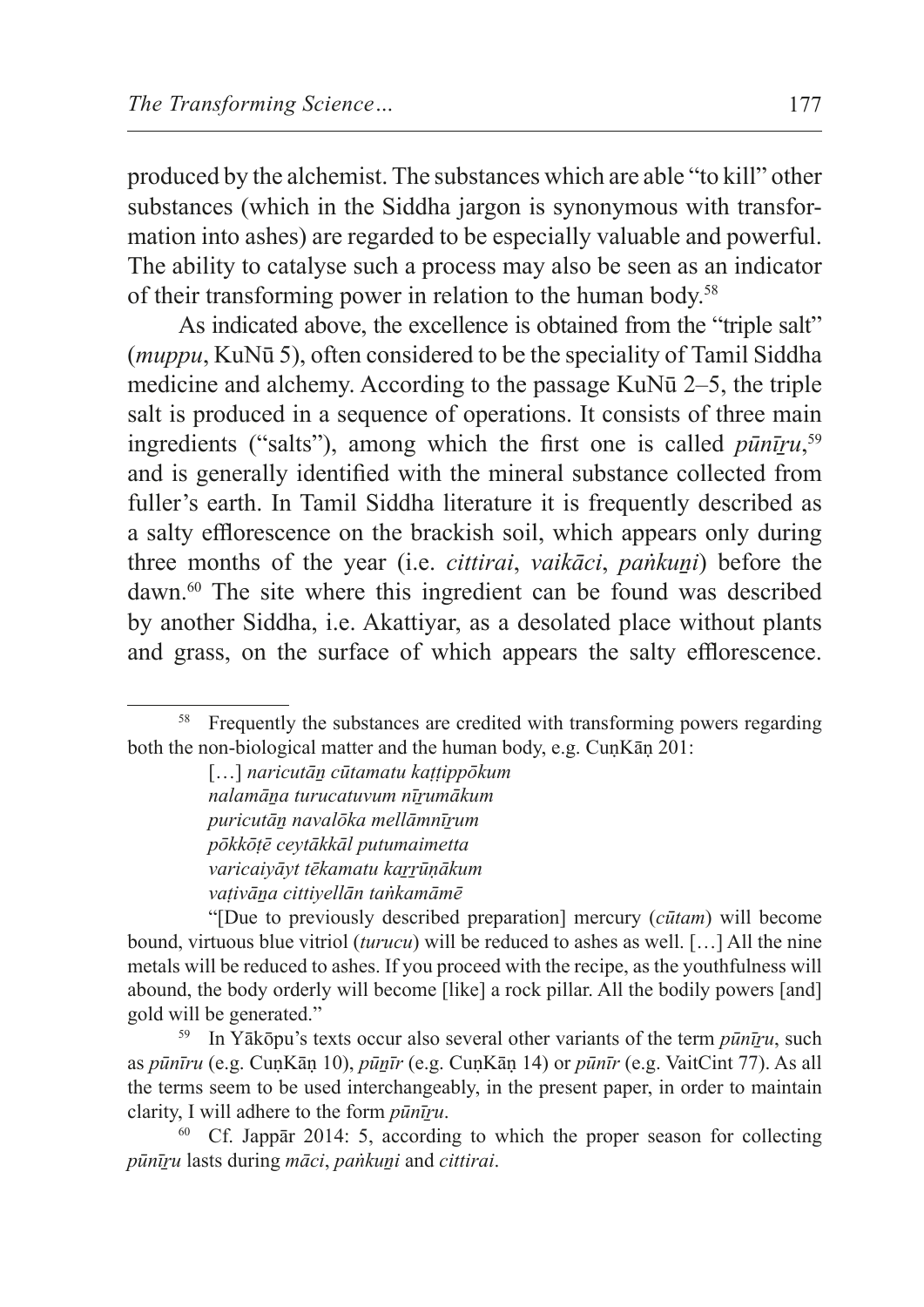It is also stated that such a site is marked with white stones resembling egg shells.<sup>61</sup> For the preparation of the excellence, *pūnīru* must undergo ten times the operation of "initiation" (*tīṭcai*, the Tamil form of the Sanskrit word *dīkṣā*, also "initiation", having religious connotations in Sanskrit). The initiation of salt is described as a process of purification, based on the repeated heating of the solution of salt and collecting of the residue. The residue once collected should be next dissolved again, and in similar manner the whole process should be repeated the given number of times.<sup>62</sup> In other works of Y $\bar{a}$ kōpu the term *pūnīṟu* sometimes seems to be used also as a synonym for a compounded preparation which contains *pūnīṟu* in its first meaning (i.e. as the substance collected from fuller's earth), called frequently *cavukkāram*, which, on the other hand, may be at least partly synonymous with the triple salt (*muppu*)*.* The interchangeable use of the terms may indicate the essential role of the *pūnīṟu* element (in its first, most basic sense) in the compounded preparation of the triple salt. *Pūnīṟu*  is credited with an extraordinary status among the medico-alchemical substances. In Yākōpu's works it is called the true "matter", "wealth", "goal" or "sense" (*porul*) of the alchemy, as well as of the prophet Muhammad, and the alchemical masters (CuṇKāṇ 222). *Cavukkāram* elsewhere (CuṇKāṇ 89, 130, 1258, 175), in relation to its transforming powers regarding the "killing" of the substances, is equated with the god of death; the text moreover suggests that the substance should be praised equally with Allah (CuṇKāṇ 380), which presents it with a divine status.

Apart from the salty substance collected from fuller's earth*,*  the second ingredient of the triple salt according to KuNū is common table salt (*kariyuppu*), also subjected ten times to the "initiation" process. The last item of the triad of salts is the "explosive salt"

KNMN  $11-12$ . For the English translation of the relevant passages, see Kędzia 2017. According to Er. A. Sugumaran, the head of the *Tamil Siddhars Heritage and Traditional Knowledge Research Foundation* and *Tamil Siddhars Manuscript Research Foundation*, in Tamil Nadu *pūnīṟu* can be found i.a. near Ulundurpet and Sivaganga (personal communication from Er. A. Sugumaran, Auroville, January 2019).

<sup>62</sup> On the *tīṭcai* procedure, see KuNū 46–47.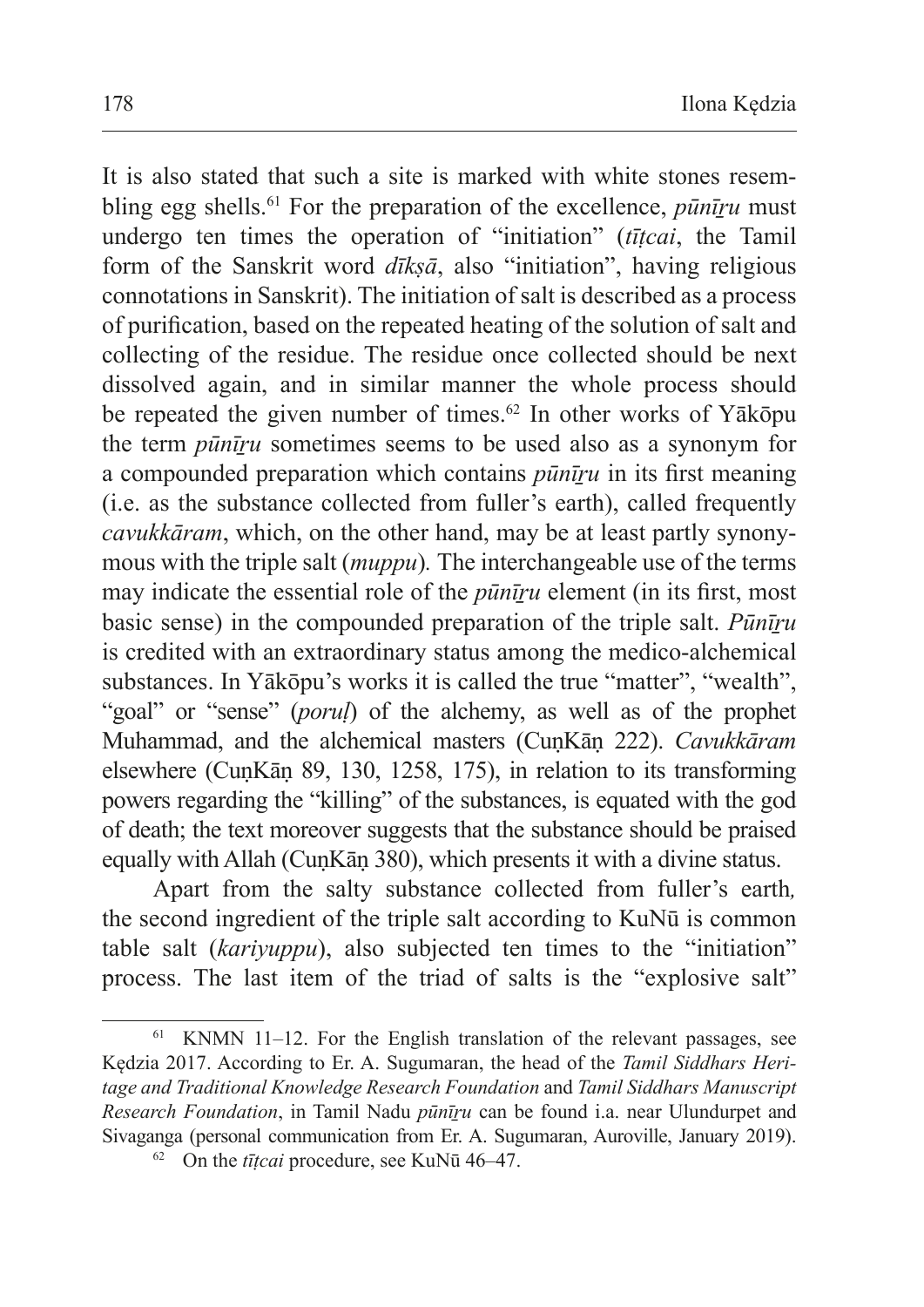(*veṭiyuppu*, i.e. saltpetre), "initiated" in a similar manner five times. After purification, all the three ingredients should be mixed in lemon juice and boiled. The oily substance which would appear in the process should then be removed, and the clear residue called the "salt" (*uppu*, here synonymous with *muppu*) should remain. The salt itself is credited with extraordinary properties and is compared to goddess Śakti (CunKān 474).

In order to create the excellence, the salt should further be roasted. The white marble (*veḷḷaikkal*) should be calcined in order to create lime (*cuṇṇāmpu*). The obtained lime should then be mixed with ammonium chloride (*cāram*), ground, put in a porcelain vessel and "kept in dew" (*paniyil vaittal*), which in Siddha literature usually means the exposition of the preparation to the coolness overnight. The "water of victory" (*ceyanīr*, <sup>63</sup> i.e. acidic liquid) will be produced. This liquid should then be collected and mixed with two mercurial compounds, i.e. corrosive sublimate (*vīram*) and calomel (*pūram*). Subsequently, the previously prepared triple salt, until now kept aside, should be put into a mortar and ground with the aforementioned acidic water. Then the mixture should be formed into small round flat tablets (*villai*) and left to dry in the Sun. The tablets should next be roasted in ten cow dung cakes. The excellence (*kuru*) produced in such a manner is regarded to be the crucial agent of transformation in the processing of drugs described in KuNū. As evident in the recipe above, the production of the excellence is based on the triple salt (*muppu*), which in turn is closely associated with the salty substance found on the sites of fuller's earth (*pūnīṟu*).

### **Concluding remarks**

In Yākōpu's medico-alchemical texts, the variously conceived transformations are presented as the aim of the use of the described drugs.

*ceyanīr* is a general term for a class of acidic substances used in Siddha medicine and alchemy and highly valued for their caustic properties.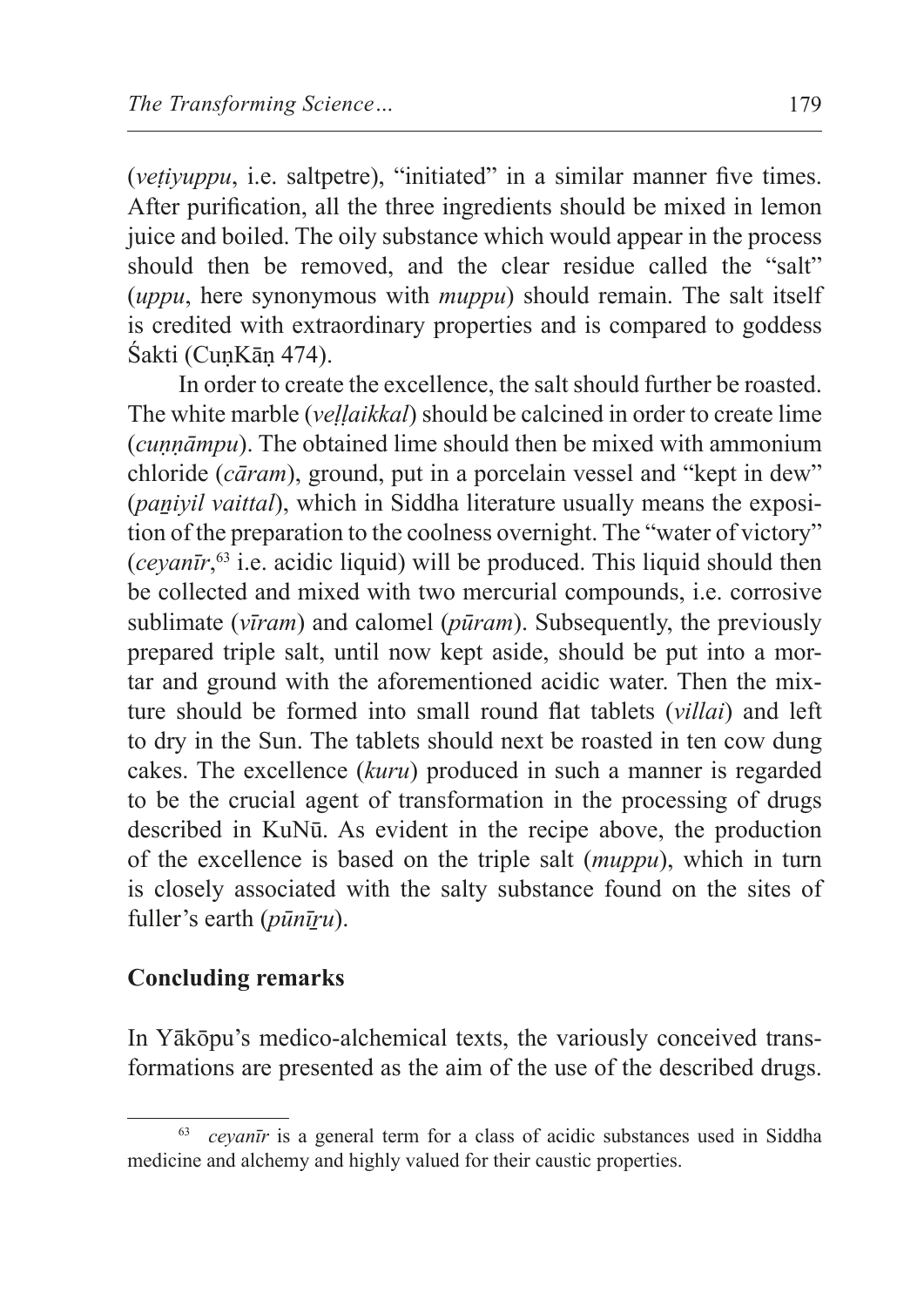Such transformations frequently relate to the human body, which in this connection is expected to surpass the natural limitations of disease, aging and death. The transformed body is pictured as healthy, youthful, beautiful and powerful. At the same time, it is described as extraordinarily stable and resistant to the changes caused by the passage of time. These properties are also implied by the metaphors of a stone-like body or adamantine body, presented in the Siddha's texts. Such imaging of the body may further reflect the underlying Siddha view in which the distinctions between the lifeless matter and living body, human and non-human, does not appear to be obvious.

Certain preparations at the same time are believed to effect the significant transformation also in the non-human matter, such as "binding", "killing" into powders or ashes, or transmutation into gold. Medicine preoccupied with the healthy human body and alchemy engaged in the operations on manifold substances seem to be thus closely entangled in Yākōpu's works, and both may be regarded as integral parts of the wider system of sister sciences, aimed at variously perceived transformations associated with surpassing of the limitations of the natural order.

Medical and alchemical procedures are also tightly connected with yogic and spiritual practices, which supports the view that the human being in Tamil Siddha tradition is treated holistically, as an entity in which spheres of materiality and spirituality are intrinsically interconnected and interrelated. Such an assumption, clearly expressed in the fundamental text of the tradition (TM), underlies the practices described in Yākōpu's medico-alchemical books.

In the consulted texts of Yākōpu, special substances (*muppu*, *kuru*) associated with salty efflorescence found in local sites of fuller's earth (*pūnīṟu*) have been presented as fundamental items necessary for the fulfilment of the operations and as the main agents of the transformations. They are credited with extraordinary transforming abilities, and thus may be conceived as creative agencies, rather than inert, passive materials. In this respect, a Siddha perspective regarding the role of such items may offer an interesting point of view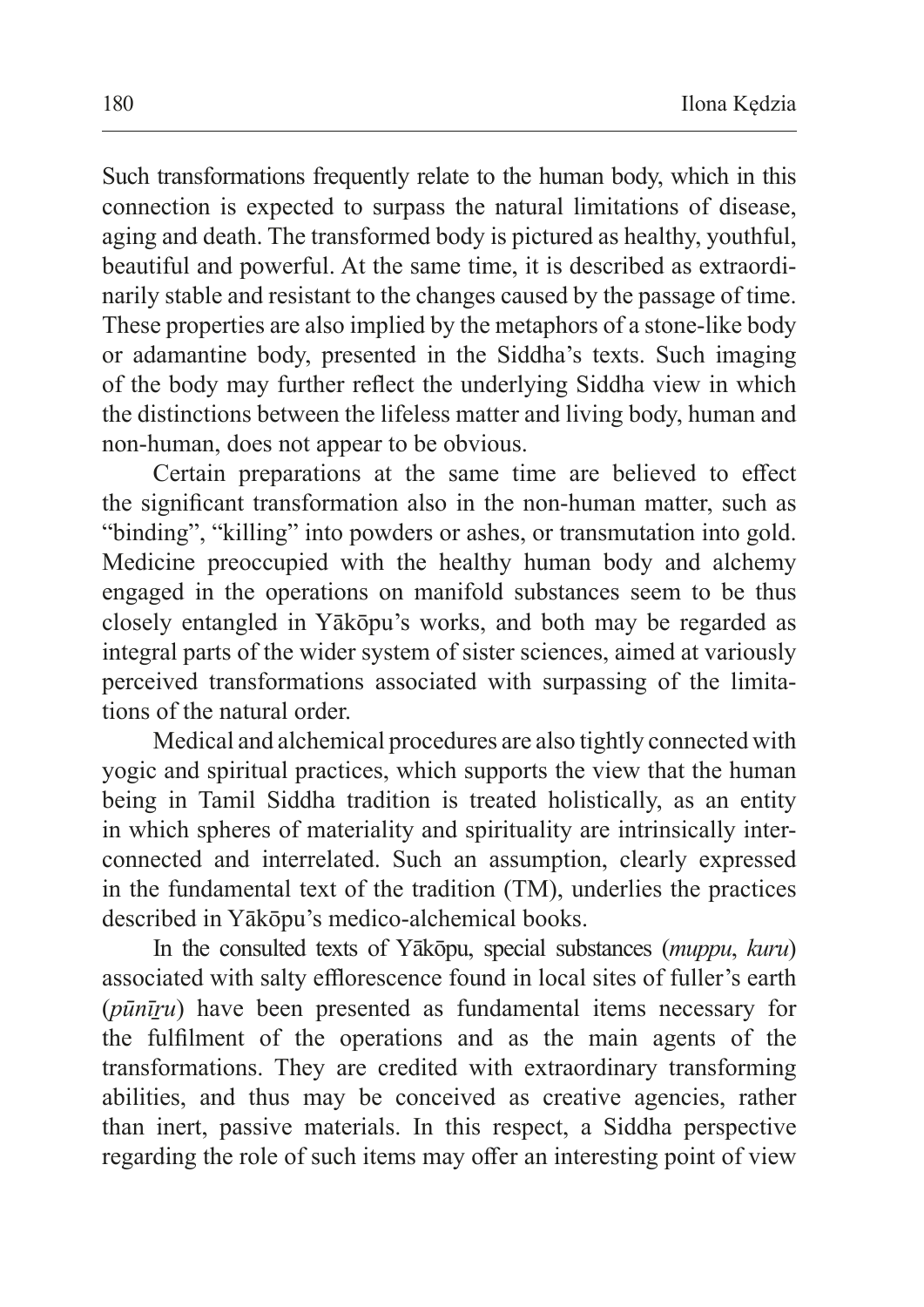for the reflection related to material ecocriticism, in connection to the questioning of "some of the most basic assumptions that have underpinned themodern world, including its normative sense of thehuman and its beliefs about human agency, but also regarding its material practices, such as the ways we labor on, exploit, and interact with nature" (Coole and Frost 2010: 4, quoted by Iovino and Oppermann 2014: 2), the first of which, as Iovino and Oppermann put it, "is the chasm between the human and the nonhuman world in terms of agency" (*ibid*.). The Siddha vision of the world as a dynamic plexus of human and nonhuman agents, expressed in and formed by Tamil Siddha literature, may be stimulating for the contemporary considerations on the fluidity of the dualistic categories such as human—nonhuman; lifeless—alive; body—spirit.

The occurrence of salty efflorescence fundamental for the successful operations of a Siddha practitioner is strongly dependent on regional spatiotemporal conditions (i.e. the proper season, special sites etc.), which binds Siddha medicine and alchemy tightly with the local environment. The possibility to perform operations which require the use of *pūnīṟu* strictly depends on the availability of the substance related to the natural cycle. Similarly, the local flora mentioned in the recipes, yet never that much praised, is also essential in the completion of the practitioner's work. Thus, the production of transforming drugs depends on natural ingredients of various origin provided by the local surrounding, which indicates the interrelatedness with nature in regard to Siddha medicine and alchemy.

On the other hand, a Siddha practitioner is presented in the texts as a powerful master, who, with the use of medico-alchemical science, intervenes in natural processes, defying natural limitations. In Yākōpu's works, nature and culture are mutually influencing each other and appear as the forces intertwined in the network of interdependences. Such an approach is concordant with the perspective of cultural ecology, which, as noted by Zapf, "considers the sphere of human culture not as separate from but as interdependent with and transfused by ecological processes and natural energy cycles" (Zapf 2010: 137).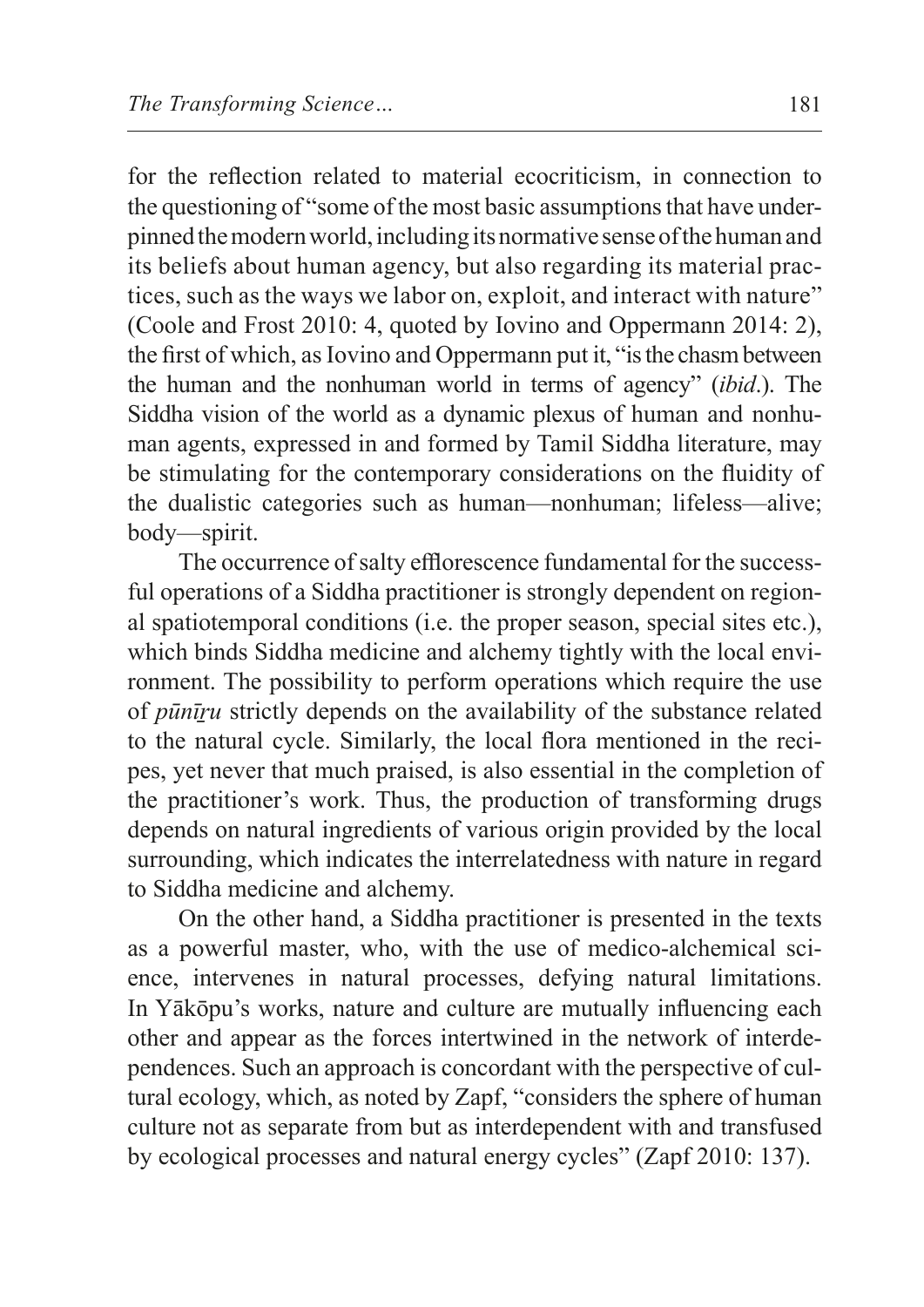### **References**

#### **Primary sources**

- Cuṇ = Ta. Kuppucāmi Nāyuṭu (ed.). 1952. *Yākōpu Tiruvāymalarntaruḷiya Cuṇṇam 300*. Maturai: Śri Rāmaccantira Vilācam Piras.
- CunKan = Ār. Ci. Mōkan (ed.). 2014. *Yākōpu Cunnak Kāntam 600*. Cennai: Tāmarai Nūlakam.
- KMKN = Ār. Ci. Mōkaṉ (ed.). 2014. *Kaṟpa Muppu Kuru Nūl 100*. In: Ār. Ci. Mōkaṉ (ed.). *Akastiya Muṉivar Aruḷiya Muppu Cūttiraṅkaḷ*. Ceṉṉai: Tāmarai Nūlakam.
- KuNū = Ār. Ci. Mōkaṉ (ed.). 2015. *Kurunūl 55*. In: Ār. Ci. Mōkaṉ (ed.). *Yākōpu Vaittiyacintāmaṇi – 700*. Ceṉṉai: Tāmarai Nūlakam.
- Kuppucāmi Nāyuṭu, Ta. and Ji. Irāmacāmik Kōṉ (eds.). 1960. *Yākōpu Aruḷic Ceyta Vaittiya Cintāmaṇi 700, Kurulūl 55 Cērttatu*. Maturai: Śri Rāmaccantira Vilācam Piras.
- ÑK = *Pulastiyar Viḷakkiya Ñāṉakaṟpam-222.* 1936. Ceṉṉai: Cakkaravartti piras.
- Pan͂Mit = Ta. Kuppucāmi Nāyuṭu (ed.). 1955. *Yākōpu Tiruvāymalarntaruḷiya Pañcapūtac Carakkukaḷin Pañcamittiram 300*. Maturai: Śri Rāmaccantira Vilācam Piras.
- PKV = *Pōkar Kaṟpaviti*. 2004 [1981]. In: *Cittar Kāyakaṟpam*. Ed. by Citta maruttuva ilakkiya ārāycci āvanatturai and citta maruttuva maiya ārāycci nilaiyam Pututilli: Āyurvēta, cittamaiya ārāyccik kaḻakam.
- PōEḻ = M. K. Sugumaran (ed.). (n.d.). *Pōkar 7000*. https://archive.org/details/ Pogar-7000 (20.12.2019).
- TM = Ji. Varatarājaṉ (ed. and comm.). 2016 [1978]. *Tirumantiram*. Vol 1. Cennai: Palaniyappā Piratars.
- VaiCin = Ār. Ci. Mōkaṉ (ed.). 2015. *Vaittiya Cintāmaṇi 700 uraiyuṭaṉ*. In: Ār. Ci. Mōkaṉ (ed.). *Yākōpu Vaittiyacintāmaṇi – 700*.Ceṉṉai: Tāmarai Nūlakam.
- Vaidya Jādavaji Trikamji Āchārya (ed.)*.* 2004*. Carakasaṃhitā by Agniveśa Revised By Caraka and Dṛḍhabala With the Āyurveda-Dīpikā Commentary Of Cakrapāṇidatta*. Delhi: Chaukhambha Orientalia.
- VāVait = Ta. Kuppucāmi Nāyuṭu (ed.). 1955. *Yākōpu Vakārak Kaḷaṅku Eṉṉum Vātavaittiyam 300*. Maturai: Śri Rāmaccantira Vilācam Piras.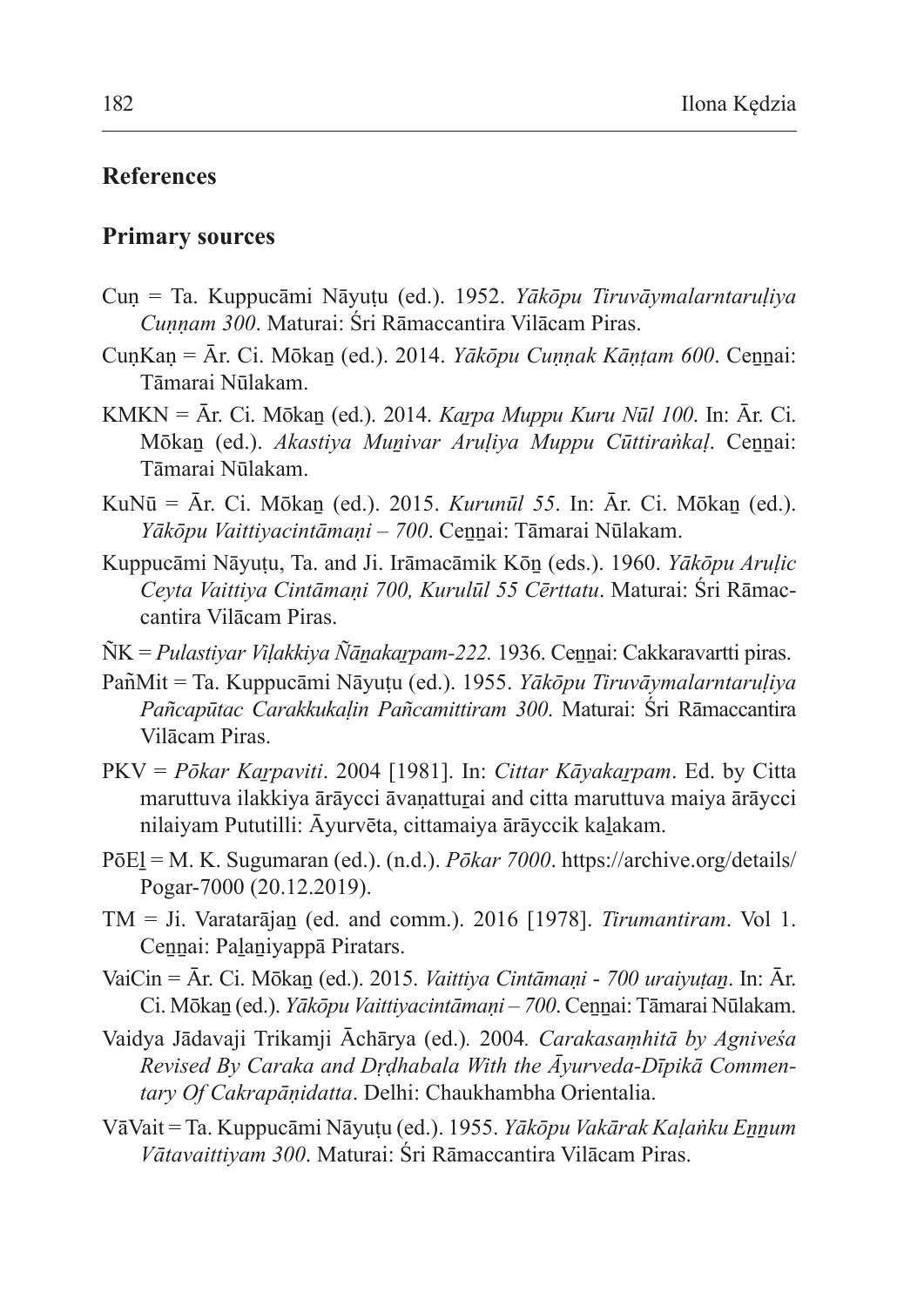#### **Secondary sources**

- Arumugam, K. 2006. Introduction. In: T. N. Ganapathy, K. Arumugam and G. Anand (eds) 2006. *The Yoga of Siddha Tirumular*. Quebec: Babaji's Kriya Yoga and Publications: 3–44.
- Benner, D. 2005. Traditional Indian Systems of Healing and Medicine: Āyurveda*,* pre-publication version of the article "Healing and Medicine in Ayurveda and South Asia." In: L. Jones (ed.). *Encyclopedia of Religion*. 2nd Ed. New York: MacMillan.
- Charles University. 1998–2009. *Pandanus Database of Indian Plants*. Seminar of Indian Studies, Faculty of Arts, Charles University, Prague, Czech Republic. http://iu.ff.cuni.cz/pandanus/ (12.12.2019).
- Coole, D. and S. Frost (eds). 2010. Introducing the New Materialisms. In: D. Coole and S. Frost (eds). *New Materialisms: Ontology, Agency, and Politics*. Durham–London: Duke University Press: 1–43. https://doi.org/ 10.1215/9780822392996-001.
- Eliade, M. 2007. *Kowale i alchemicy [Forgerons et alchimis]*. Transl. Andrzej Leder. Warszawa: Alatheia.
- Foundation for Revitalisation of Local Health Traditions (FRLHT). 2006. *Medicinal Plants in Siddha System of Medicine* [CD].
- Ganapathy, T. N. 1993. *The Philosophy of the Tamil Siddhas*. New Delhi: Indian Council of Philosophical Research.
- —. 1997. The Way of the Siddhas. In: K. R. Sundarajan and B. Mukerji (eds). *Hindu Spirituality: Postclassical and Modern*. London: SCM Press: 232–252.
- —. 2004. Appendix A: The Kuṇḍalini-Yoga. In: T. N. Ganapathy (ed.). *The Yoga of the 18 Siddhas: An Anthology*. Quebec: Babaji's Kriya Yoga and Publications: 517–524.
- Goodall, D. 2000. Problems of Name and Lineage: Relationships between South Indian Authors of the Śaiva Siddhānta. In: *Journal of the Royal Asiatic Society*, 10 (2): 205–216. https://doi.org/10.1017/S1356186300012463.
- —. 1998. *Bhaṭṭa Rāmakaṇṭṭha's Commentary on the Kiraṇatantra*. Vol. 1. Pondicherry: Institut Français de Pondichéry, École française d' Extrême-Orient.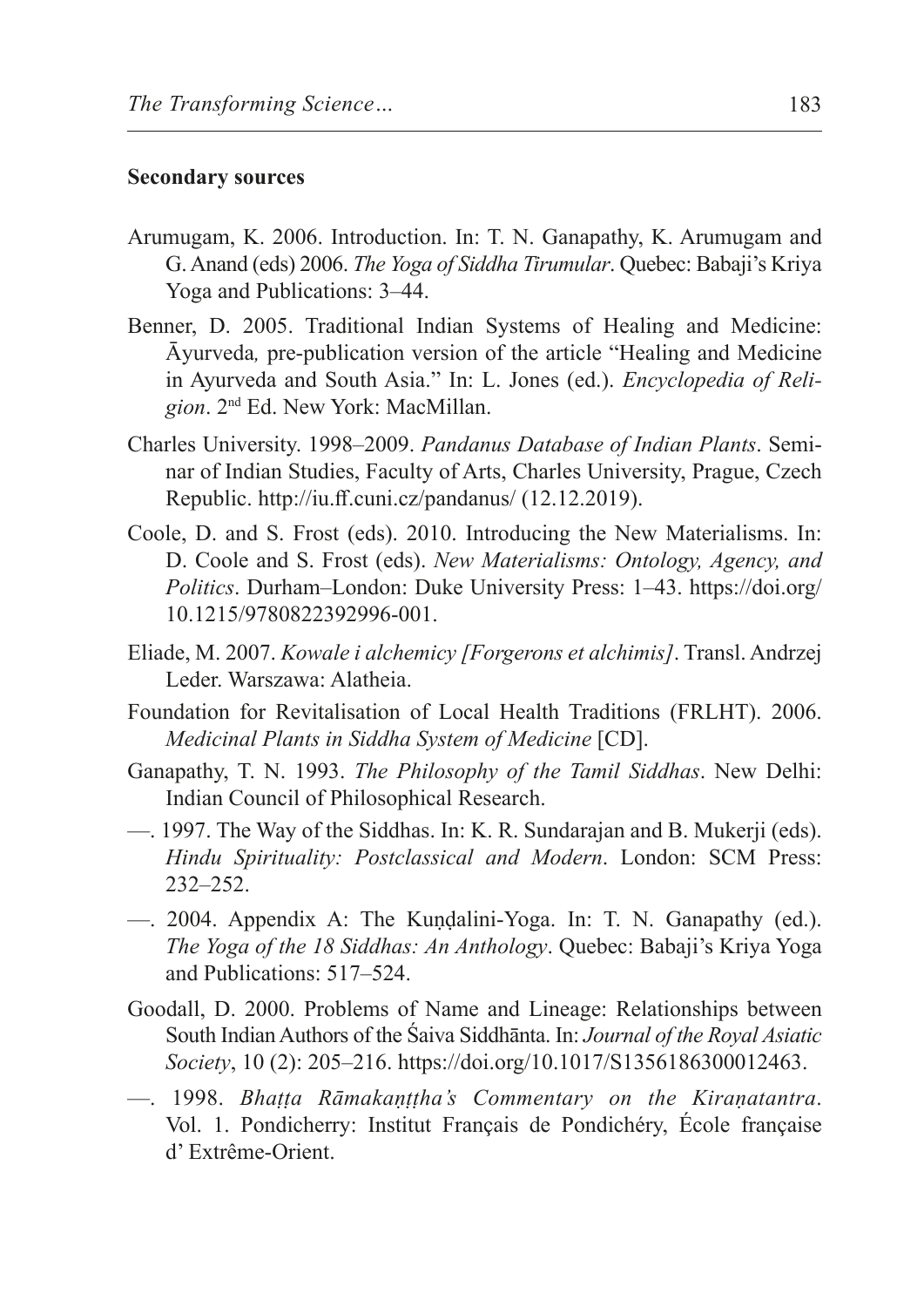- Iovino, S. and S. Oppermann. 2014. Introduction: Stories Come to Matter. In: S. Iovino and S. Oppermann (eds). *Material Ecocriticism*. Bloomington– Indianapolis: Indiana University Press: 1–17.
- Jacobsen, K. A. (ed.). 2011. *Yoga Powers: Extraordinary Capacities Attained Through Meditation and Concentration*. Leiden: Brill. https://doi. org/10.1163/ej.9789004212145.i-520.
- Jappār, A. A. 2014. *Muppu Eṉum Kaṟpa Maruntu*. Ceṉṉai: Tāmarai Nūlakam.
- Kędzia, I. 2016. Global Trajectories of a Local Lore: Some Remarks about Medico-Alchemical Literature of the Two Tamil Siddha Cosmopolites. In: *Cracow Indological Studies*, 18: 93–118. https://doi.org/10.12797/ CIS.18.2016.18.05.
- —. 2017. Mastering Deathlessness: Some Remarks on Karpam Preparations in the Medico-Alchemical Literature of the Tamil Siddhas. In: *History of Science in South Asia*, 5 (2): 121–142. https://doi.org/10.18732/ hssa.v5i2.16.
- Little, L. R. 2006. *Bowl Full of Sky: Story-making and the Many Lives of the Siddha Bhogar*. PhD dissertation*.* University of California, Berkeley.
- Mallinson, J. and M. Singleton. 2017. *Roots of Yoga*. London: Penguin Books.
- Natarajan, K. 2004. 'Divine Semen' and the Alchemical Conversion of Iramatevar. In: *The Medieval History Journal*, 7 (2): 255–278. https:// doi.org/10.1177/097194580400700206.
- Ondracka, L. 2015. Perfected Body, Divine Body and Other Bodies in the Nātha-Siddha Sanskrit Texts. In: *The Journal of Hindu Studies*, 8 (2): 210–232. https://doi.org/10.1093/jhs/hiv015.
- Saheb, S. A. A. 1998. A 'Festival of Flags': Hindu-Muslim Devotion and the Sacralising of Localism at the Shrine of Nagore-e-Sharif in Tamil Nadu*.* In: P. Werbner and H. Basu (eds). *Embodying Charisma: Modernity, Locality and the Performance of Emotion in Sufi Cults.* London–New York: Routledge: 55–76.
- Sambasivam Pillai, T. V. 1931–1994. *Tamil-English Dictionary of Medicine, Chemistry, Botany and Allied Sciences*. 5 vols. Madras: Government Central Press.
- *Tamil Lexicon.* 1924–1936. University of Madras. http://dsal.uchicago.edu/ dictionaries/tamil-lex/ (12.12.2018).